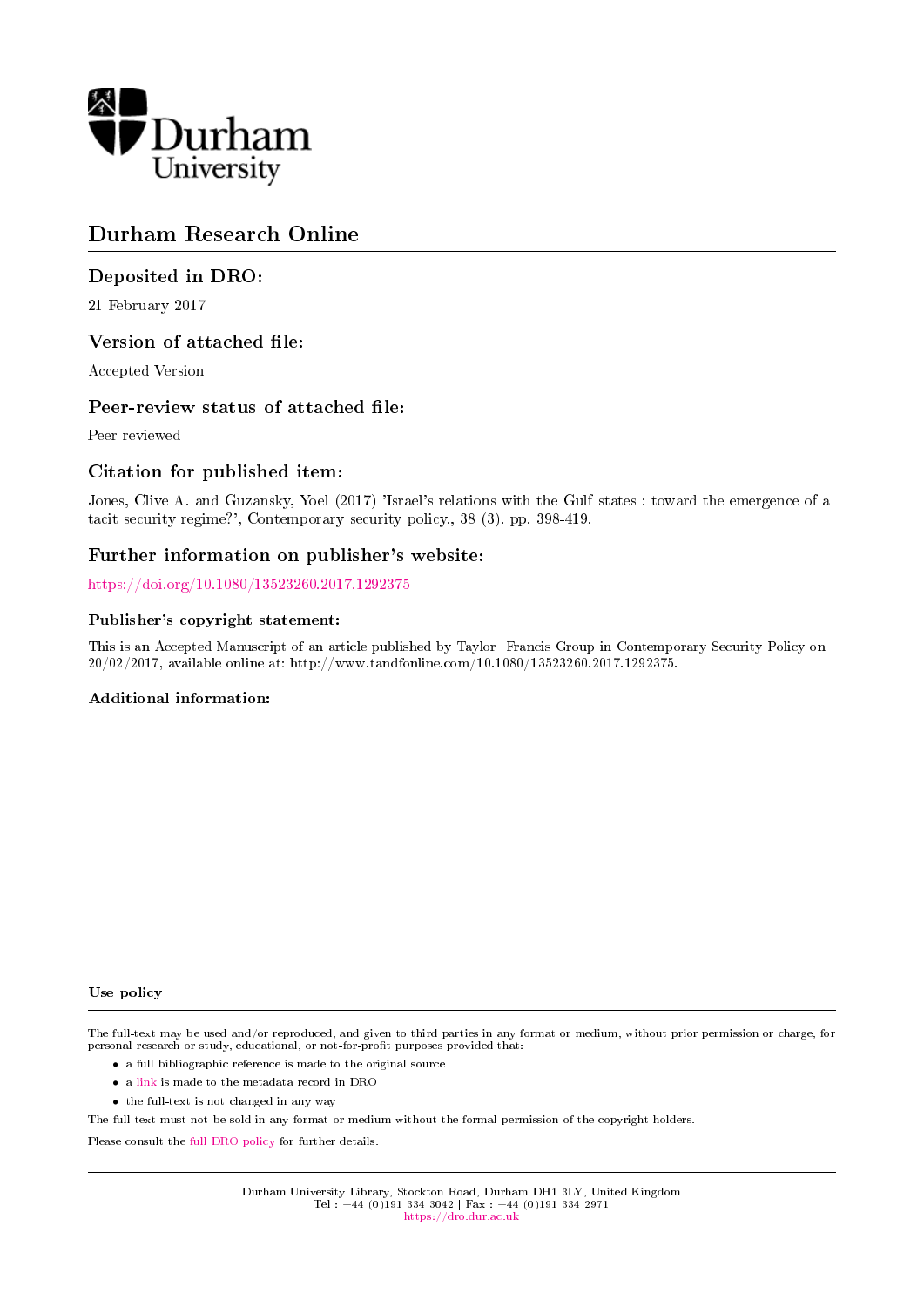# **Israel's relations with the Gulf states: Towards the emergence of a tacit security regime?**

# **Author and affiliation**

Clive Jones

School of Government and International Affairs, Durham University, United Kingdom

Yoel Guzansky

Hoover Institution, Stanford University, United States Institute for National Security Studies, Tel Aviv University, Israel

## **Correspondence details**

Clive Jones School of Government and International Affairs Durham University Elvet Hill Road Durham DH1 3TU United Kingdom Email: [c.a.jones@durham.ac.uk](mailto:c.a.jones@durham.ac.uk)

## **Abstract**

By drawing on the literature about security regimes, this article posits the idea of that a particular type of regime, what can be termed a "tacit security regime" has begun to emerge between Israel on the one hand, and several Gulf Arab states on the other. It is a regime which, unlike liberal institutional variants that attempt to privilege the promotion of collective norms, remains configured around perceptions of threats to be countered and strategic interests to be realized. By examining the development, scope and scale of this nascent tacit security regime, this article explores the extent to which Israel, mindful of Washington, DC's regional retrenchment, sees the emergence of such a regime as redefining the political and strategic contours of Israel's relations with much of the Middle East.

**Keywords** Israel; Gulf States; security regime; Iran; deterrence

## **Acknowledgements**

The authors would like to thank Ambassador Efraim Halevy, Professor Rory Miller, Professor Anoush Ehteshami, Maisie McCormack and Dr Alan Craig as well as the anonymous referees for their comments and suggestions on earlier drafts of this article.

## **Disclosure statement**

No conflict of interest has been reported by the authors.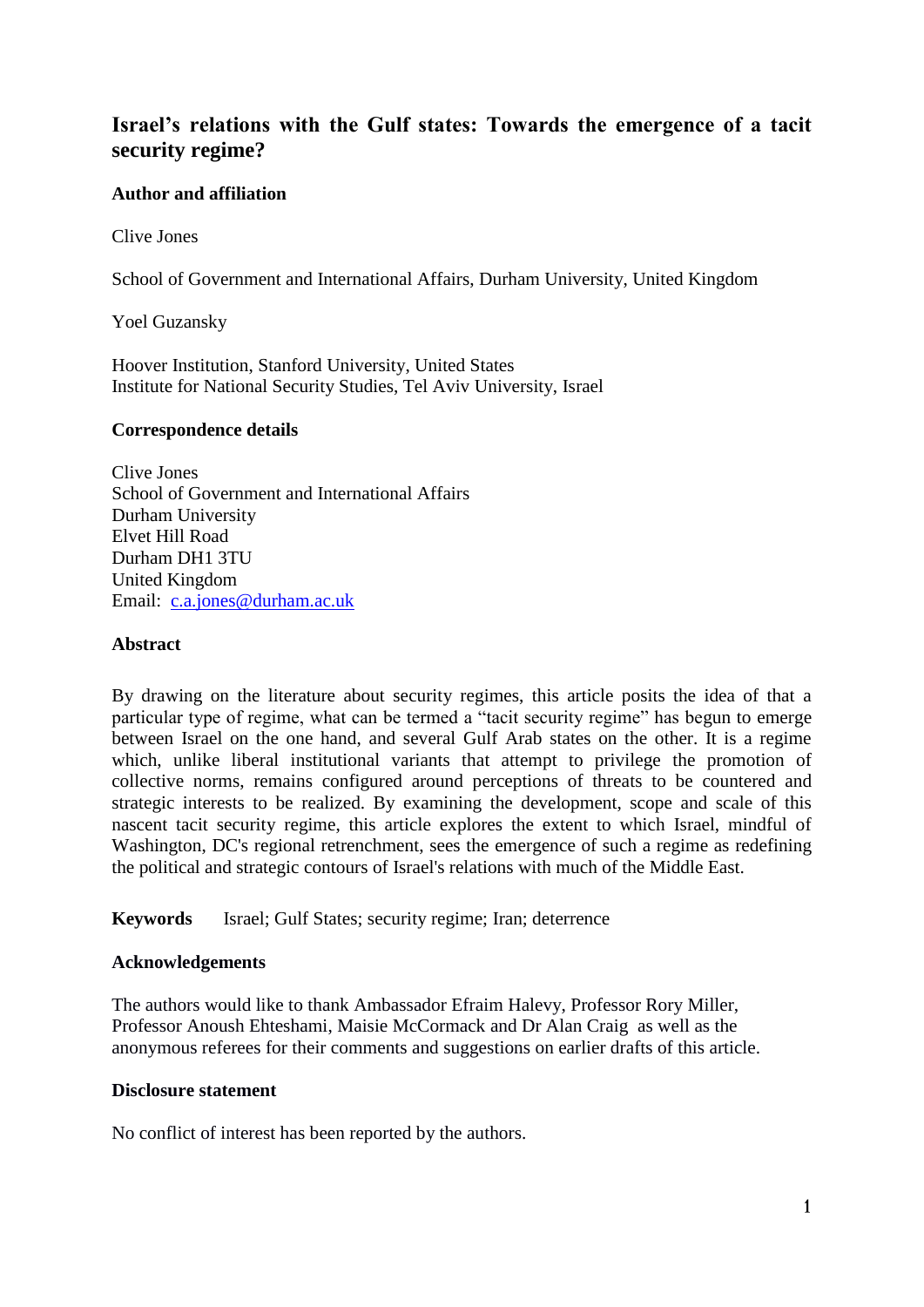# **Biographical Notes**

Clive Jones holds a Chair in Regional Security (Middle East) in the School of Government and International Affairs, Durham University, United Kingdom. He specializes in the history and politics of the Arab-Israeli conflict and Gulf Security and has published or edited over seven volumes, including *Britain and the Yemen Civil War* (2004/2010), *Israel: Challenges to Democracy, Identity and the State* (2002), *The al-Aqsa Intifada: Between Terrorism and Civil War* (2005), *Israel and Hizbollah: an Asymmetric Conflict in Historical and Comparative Perspective* (2010), and *Israel's Clandestine Diplomacies* (2013).

Yoel Guzansky is Research Fellow at the Institute for National Security Studies at Tel Aviv University and a Visiting Fellow at the Hoover Institution, Stanford University. He is a 2016-2017 Fulbright Scholar and Israel Institute post-doctoral Fellow. He has published numerous articles on Gulf security in journals such as *Middle East Policy*, *The Middle East Journal, Survival, The Washington Quarterly* and *Middle Eastern Studies* and is the author of *The Arab Gulf States and Reform in the Middle East: Between Iran and the 'Arab Spring'*  (2015 ), and *Between Resilience and Revolution: The Stability of the Arab Gulf Monarchies* (in Hebrew 2016). Dr Guzansky was previously in charge of Strategic issues at the National Security Council in the Office of the Prime Minister of Israel.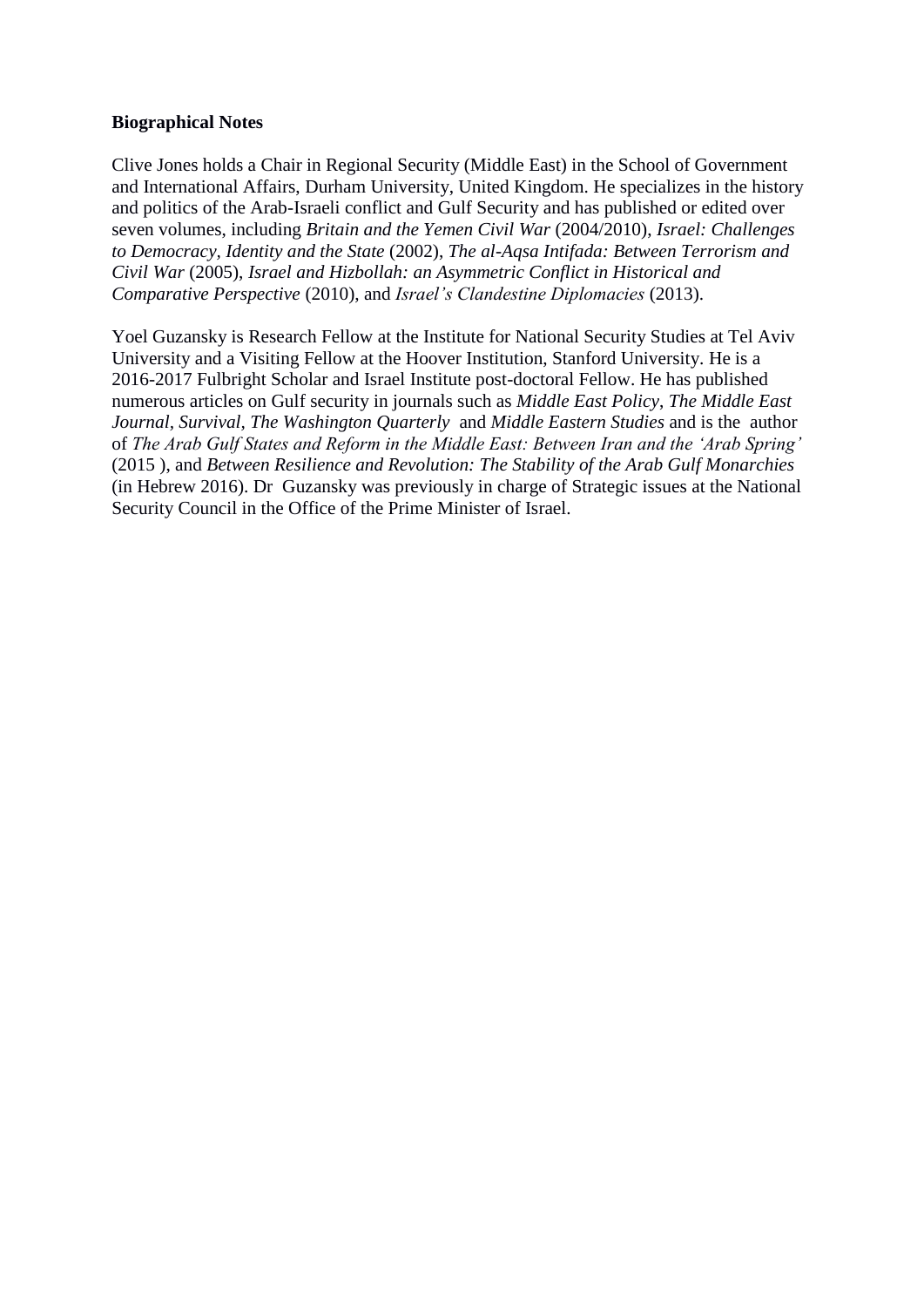Car number plates rarely make national headlines. But in July 2015, a vehicle bearing a Saudi license plate was spotted in the port of Jaffa prompting not inconsiderable discussion on social media across Israel and making the front page of several national newspapers the next day. The owner of the car was indeed a Saudi who had crossed into Israel via Jordan to discuss a business venture with an Israeli Arab but irrespective of the commercial justification, it was the wider political symbolism of this sighting that carried most weight. As one Israeli journalist noted, "The nuclear agreement with Iran is starting to prove itself." ("Car with Saudi license plates," 2015)

For Riyadh and other Gulf states, the nuclear deal struck between Tehran and the five permanent members of the United Nations Security Council, plus Germany (P5+1) in July 2015 may have served the interests of the Western powers, but it has done little to curb Iran's regional interests or indeed its longer term nuclear ambitions (Guzansky, 2015, p. 129; "Israel and the Arab world," 2016). This view remains widely held in Israel too. Although some within the country's military and security establishment welcomed the agreement, from 2009 onwards successive centre right governments, led by Premier Binyamin Netanyahu, voiced their trenchant opposition to any deal that would allow Iran to increase financial aid to its regional proxies while maintaining a breakout capability within its nuclear program, albeit one diminished by the terms of the agreement (Jones, 2016).

It also highlighted a wider issue for both Israel and Saudi Arabia: The extent to which Washington, DC appears unwilling or unable to exercise strategic leadership across the region, a leadership on which both Israel and the Gulf states had based their regional security strategies (Simon & Stevenson, 2015, pp.2-10). This in turn poses a profound question: How can we conceptualize the scope and intensity of relations between Israel and the Arab Gulf states that have emerged since 2009? This article puts forward the argument that at the very least, such relations are now more pronounced and vibrant than hitherto realized: they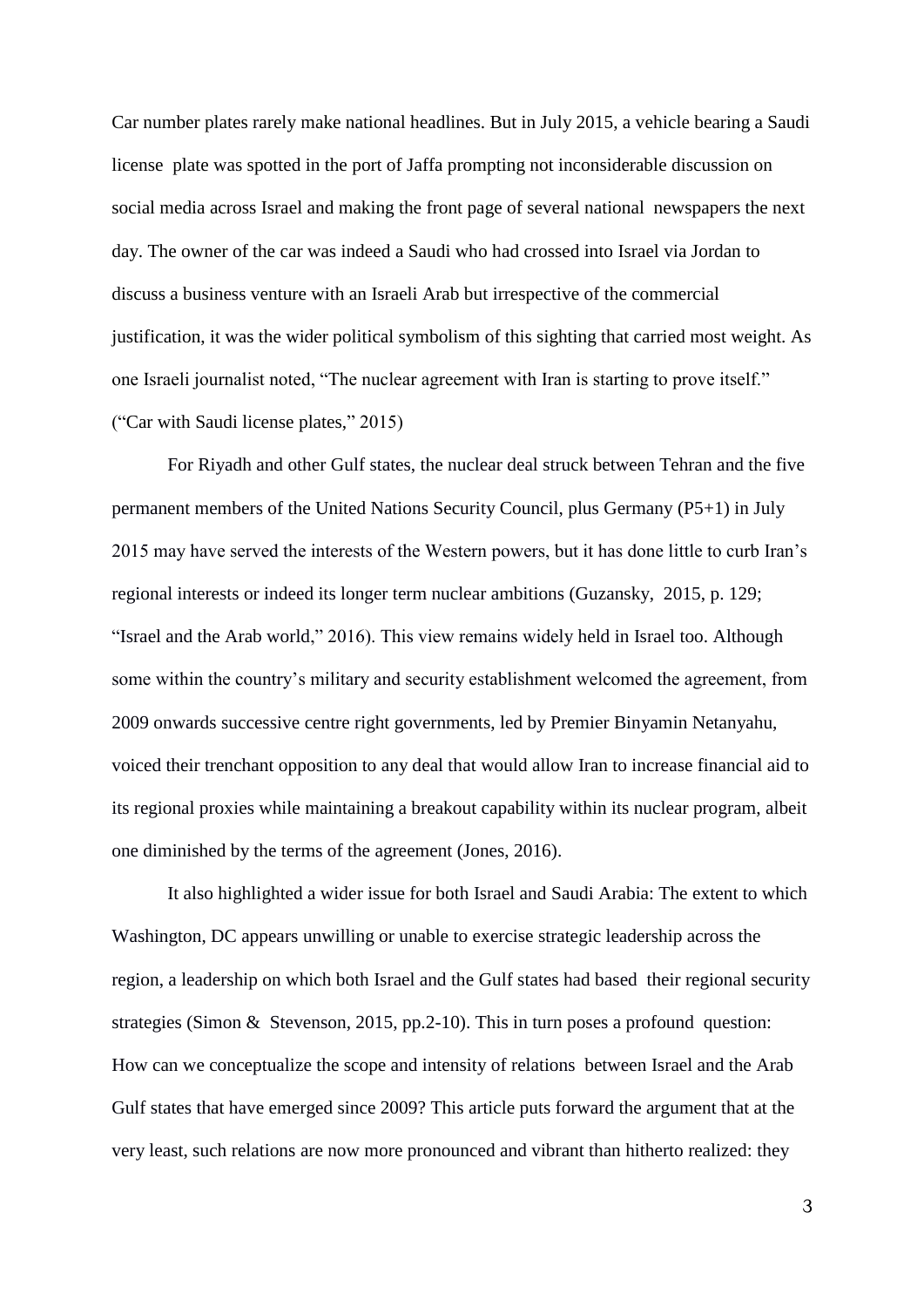have now evolved into what we define as a "tacit security regime" (TSR) which, while based on hard power interests, does *not* preclude competition or co-operation in other areas between the actors involved.

The very idea of what constitutes a TSR remains contested; geo-strategic interests as well as ideational factors determine the intimacy or otherwise of relations between the actors involved. Even so, a consensus is clearly discernible around how adversaries – who would otherwise normally eschew more formal means of diplomatic exchange – manage their relations through a series of informal agreements and understandings and where, despite being unwritten and not codified, rules and boundaries in pursuit of wider shared interests or readily understood. Equally, such regimes do not have to privilege normative principles usually associated with international regime theories much beyond the maintenance of national security to be effective. To this end, the TSR between Israel and the Gulf states is very much a "work in progress," its resilience in meeting contemporary security challenges being a function of shared perceptions of the threat presented by Iran, rather than a clandestine expression of a deeper intimacy beyond strategic gain.

The first part of this article offers an overview of security regimes more generally before outlining the genesis of the TSR in the extant literature. Building on this literature, we posit an analytical framework that while emphasizing the primacy of *Realpolitik* in the emergence of such regimes, appreciates how ideational concerns determine the scope and trajectory of Israel's ties with the Gulf states. The second part offers contextual background on the emergence of the TSR; the third offers a more detailed application of the framework by examining Israel's ties with several Gulf states but with a particular emphasis upon Saudi Arabia. Finally, we conclude by examining the wider significance of the TSR as a recognition and reflection of Washington's regional retrenchment. More broadly, our conception of the TSR has an undoubted utility beyond the Middle East. It can inform and illuminate patterns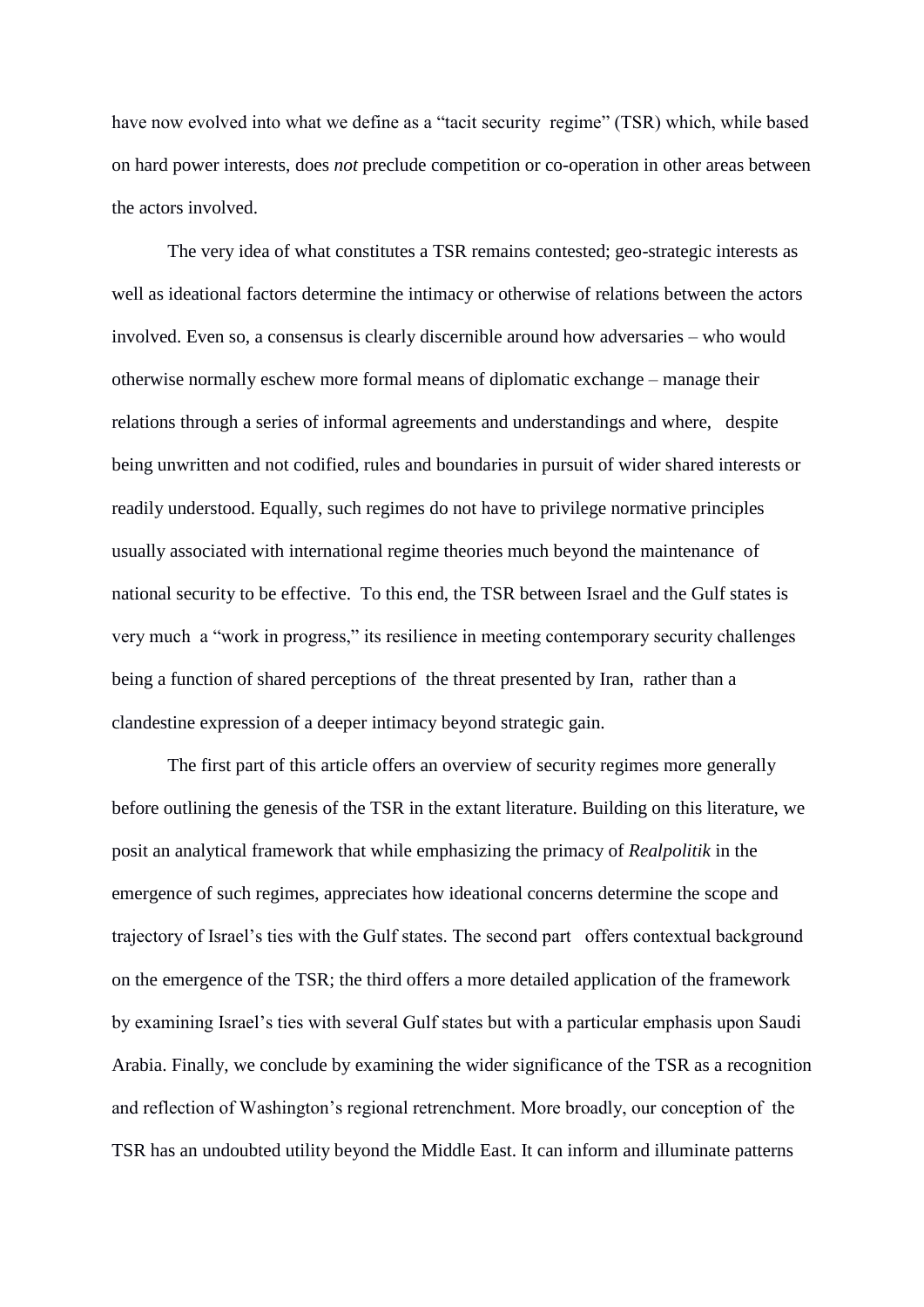of state behavior between erstwhile protagonists in other parts of the world facing security challenges that have, hitherto, been arbitrated through the diplomatic and military influence of the United States.

#### *From Security Regimes to TSRs*

Unlike liberal institutional approaches that regard international regimes as largely collaborative mechanisms between allies designed to mitigate the worst excesses of the security dilemma while producing a normative public good, security regimes, with their emphasis upon hard power, are underpinned by shared perceptions of threats to be countered and interests to be realized. As that doyen of regime theory, Stephen Krasner, would most likely recognize, security regimes of this type remain the progeny of the classic security dilemma. (Krasner, 1983; Hasenclever, Mayer, & Rittberger, 1997, pp. 8-22.)

Yet much of the literature surrounding the establishment of security regimes still emphasizes the formal rules to be adhered to, often within an agreed institutional setting that eventually gives rise to formal alliances. In his examination of the Concert of Europe that broadly secured European peace for almost a century following the Napoleonic wars, Robert Jervis highlighted the shared understandings and the desire to maintain the status quo among the great European powers. His typology embraced (1) a mutual recognition of vital interests; (2) a propensity for longer term strategic gain brought about by restraint over immediate advantage; (3) that the actual concert did not conform to the actual distribution of power capabilities but rather conformed to agreed principles governing state behavior. From this, Jervis concluded that security regimes were configured around principles, rules and norms that engendered mutual reciprocity and restraint (Jervis, 1985, pp. 58-79).

 At first glance, identifying any security regime in the Middle East demonstrating adherence to any of the three characteristics outlined by Jervis is not easy. Despite its relative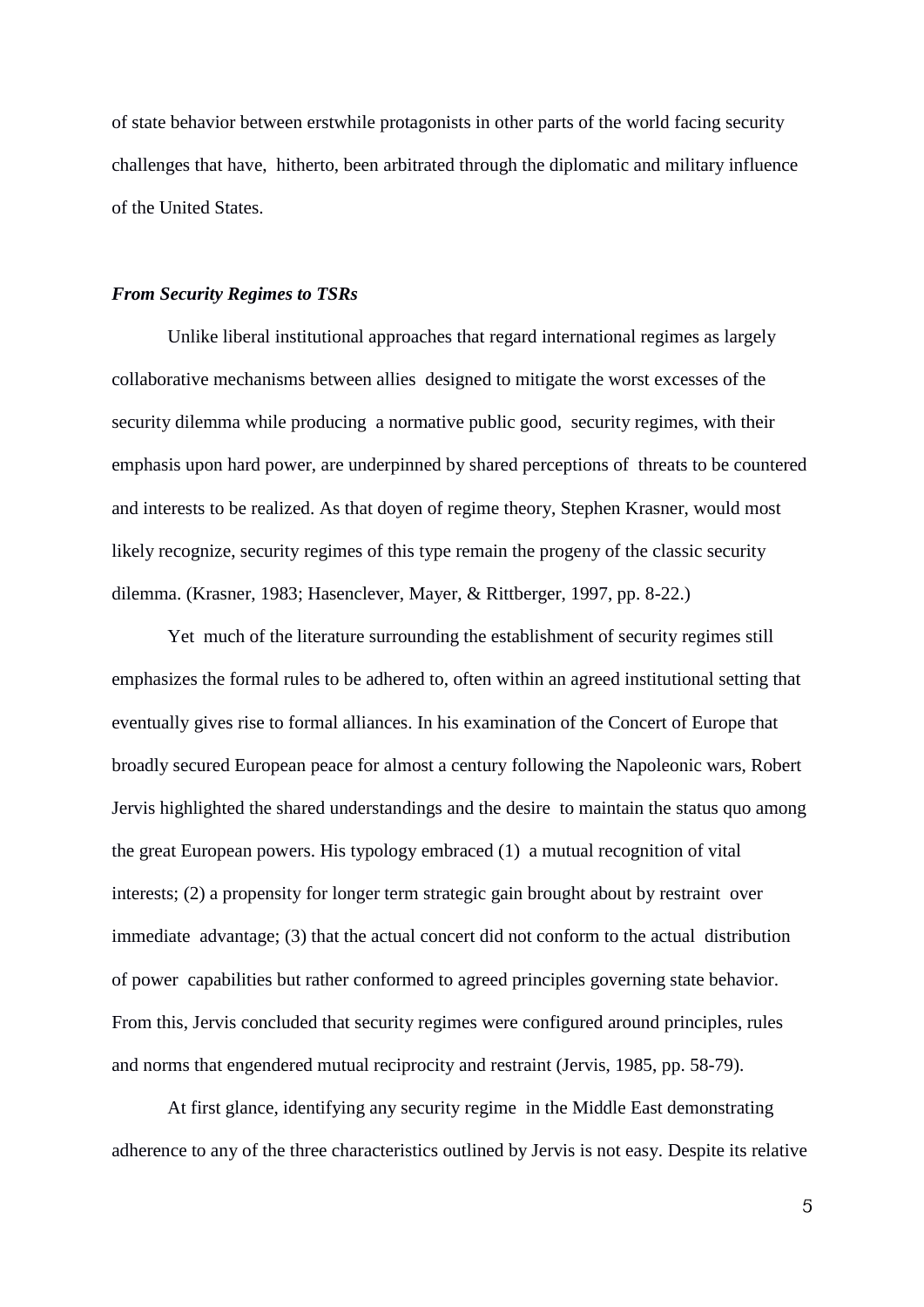longevity, the GCC has hardly conformed to agreed principles governing security cooperation. Most notably, the attempt in 1991 to establish a peninsula force designed to deter any future Iraqi aggression – the so-called Damascus Declaration – proved stillborn: Suspicion of Saudi dominance, coupled with fears that the presence of Syrian and Egyptian forces as part of the force could prove destabilizing to the monarchies of the Gulf were enough to scupper the initiative. But more nuanced understandings of security regimes and how they might operate within the context of the Middle East have been developed elsewhere.

Three decades ago and building on the work of Jervis, Stein (1985) looked to apply the concept of a security regime to understanding the broad contours of the Arab-Israeli conflict. She claimed that zero-sum competition no-longer defined this conflict; rather, the interests of Israel and its Arab neighbors were neither "wholly competitive or compatible," leading to a process of conflict management where all sides recognized the rules of a game and the underlying principle of reciprocity involved. For Inbar and Sandler (1995, pp. 43-45) however, reciprocity alone was insufficient to account for the relative stability of ties between Israel and its Arab neighbors. Stein, they argued, underestimated the role that deterrence played in the relationship and in particular, through its exercise of overwhelming military power, the extent to which Israel saw its regional-strategic position and interests as configured around maintaining this status quo. This led them to argue that Israel's relations with the wider Arab world were best defined as a *laissez faire* security regime: order was maintained through the distribution of military power which privileged Israel and the emergence of a decentralized deterrence relationship. This ensured the acceptance, however reluctant, by other actors of the clear limitations of using force to change the regional configuration of power. Finally, Inbar and Sandler (1995, pp. 43-45) concluded that such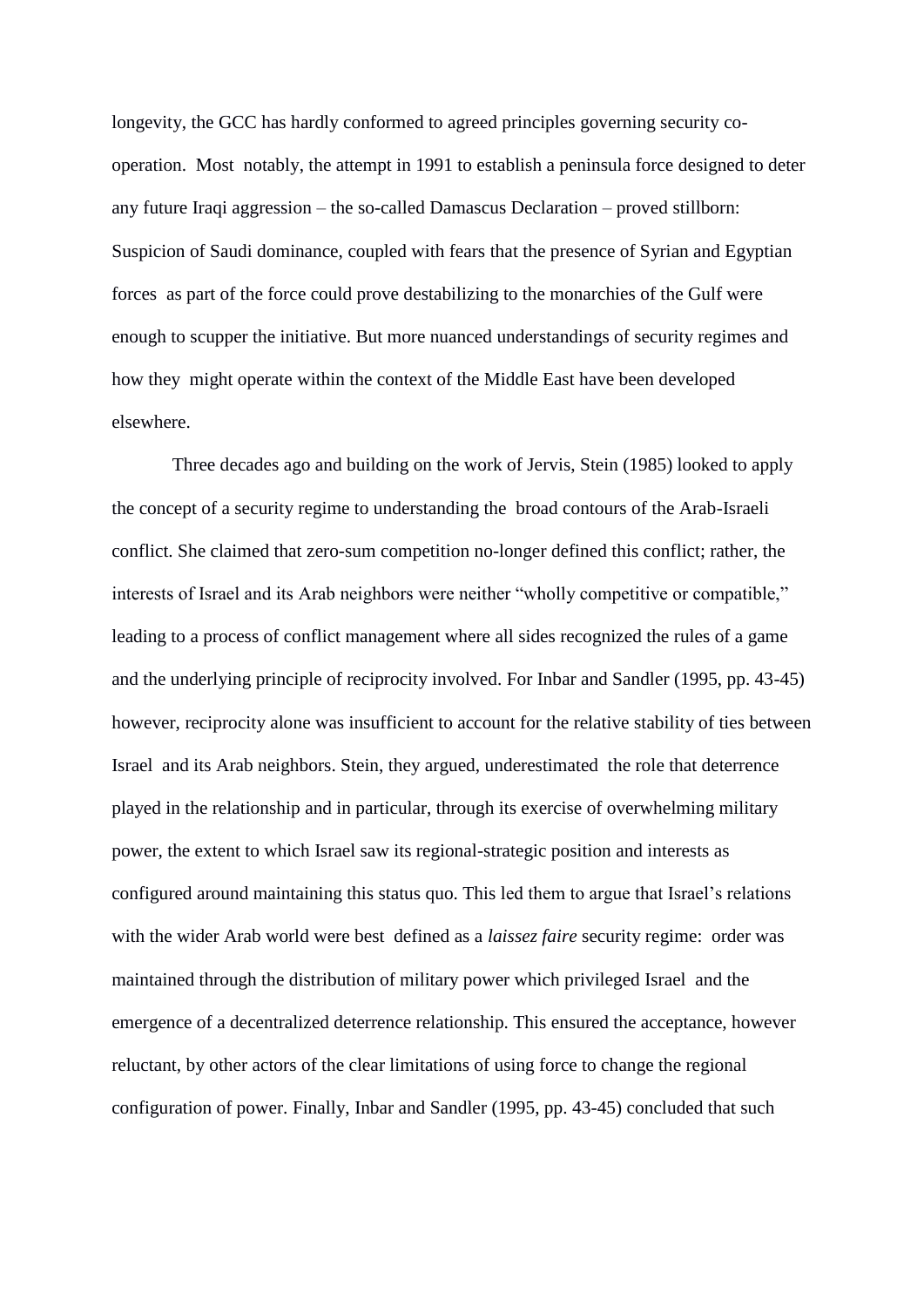*laissez faire* regimes lack the institutionalization and formal concordance that defined the construct of security regimes as defined by Jervis; even so, they are no less real for that.

The characterization of security regimes as *laissez faire* is, however, problematic. The primacy placed on deterrence as the dominant condition of the regime tells as very little about the level and type of interaction between the actors involved. If the *laissez faire* regime is defined by a search for security *from* one another rather than *with* one another, it remains limited concerning other types and forms of interaction, notably co-operative behavior, that underpins constructs of a security regime. While accepting that rules can be informal and norms implied, they remain integral to a regime even if deterrence remains the bedrock of state interaction. Moreover, by emphasizing the idea of the status quo, how regional security regimes change and adapt remains unclear, not least when *laissez faire* regimes built on the basis of deterrence are faced by broader existential threats.

The need therefore to understand the actual interaction between erstwhile protagonists is crucial to embedding our understanding of a security regime as more than just a progeny of deterrence. The work of Klieman (1995) in relation to Israel's ties with Jordan prior to the signing of the peace treaty in 1994 offers a more appropriate conceptual point of departure. Acknowledging, like Inbar and Sandler, that the study of international regimes often eschews "the traditionally normative, legalistic-formulistic and institutional focus on treaty alliances, the United Nations and multilateral organisations," Klieman (1995) placed the emphasis upon those areas of co-operation where "actor expectations converge" (p.127).

Taking this as his point of departure, Klieman went on to develop the idea of a "tacit" international security regime, a paradigm he described as "non-superpower, non-hegemonic, non-Western, non-contractual and non-institutionalised cooperation." (Klieman, 1995, p. 129)

[T]he Israel-Jordan regime, although not entirely "unspoken or wordless," does arise and operate without any "express contract". The regime does possess the requisite

 $\overline{7}$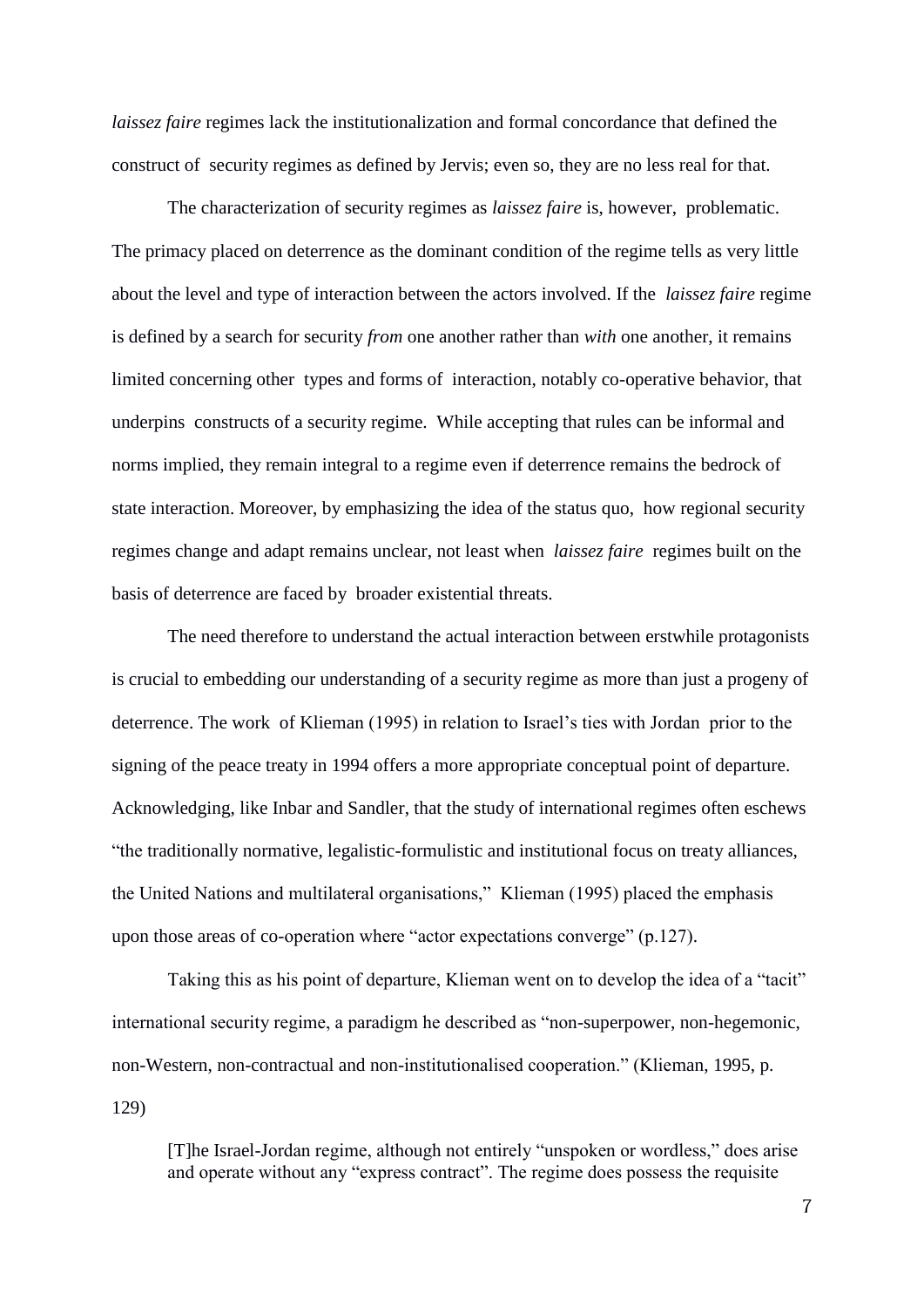collection of rights and rules, *however these are unwritten and uncodified.…..Signals and subtleties are exchanged more often than not behind the scenes, between the lines, and under the table, via back channels involving indirect but also direct communication* [emphasis added]. (Klieman, 1995, p.130)

While the maintenance of national security understood in its hierarchical sense remains the prime goal of such a regime, it is not the only "good" to be realized from the regime; neither, importantly, does it preclude continued competition in a different realm, be it political or economic (Klieman, 1995, p. 130). There are however important caveats to be noted: Klieman's TSR was configured around a bi-lateral relationship rather than multilateral ties with a range of actors. Does the model therefore capture the complexity of the various interactions among and between Israel and the Gulf states? Secondly, the type of regime that emerged between Israel and Jordan was aided by a shared land border which enabled other "goods" to be realized beyond mitigating the mutual concerns regarding Palestinian nationalism. To what extent therefore is the durability of the regime a function of geographical proximity? Thirdly, can a TSR, particularly in a globalized age, have enduring appeal if it remains configured around the maintenance primarily of one "good," that is the containment of Iran, rather than a more nuanced understanding of wider security concerns that could range from environmental degradation through to energy security?

We note that that the contours of such a regime are certainly apparent in at least some facets of relations between Israel and the Gulf states but with one important innovation: While the idea of the "unwritten" and the "uncodified" defined the clandestine nature of Klieman's TSR, the construct of the TSR between Israel and the Gulf states allows for multiple modes of engagement – some of it open – between the actors involved. As such, our construct of the TSR as it applies to Israel and the Gulf states is defined by the following: That geographical proximity need not determine the scope and varying intensity of the modes and means of exchange – be they strategic, political, or economic – between the actors involved. That the regime itself is a function of shared perception of threat – in this case Iran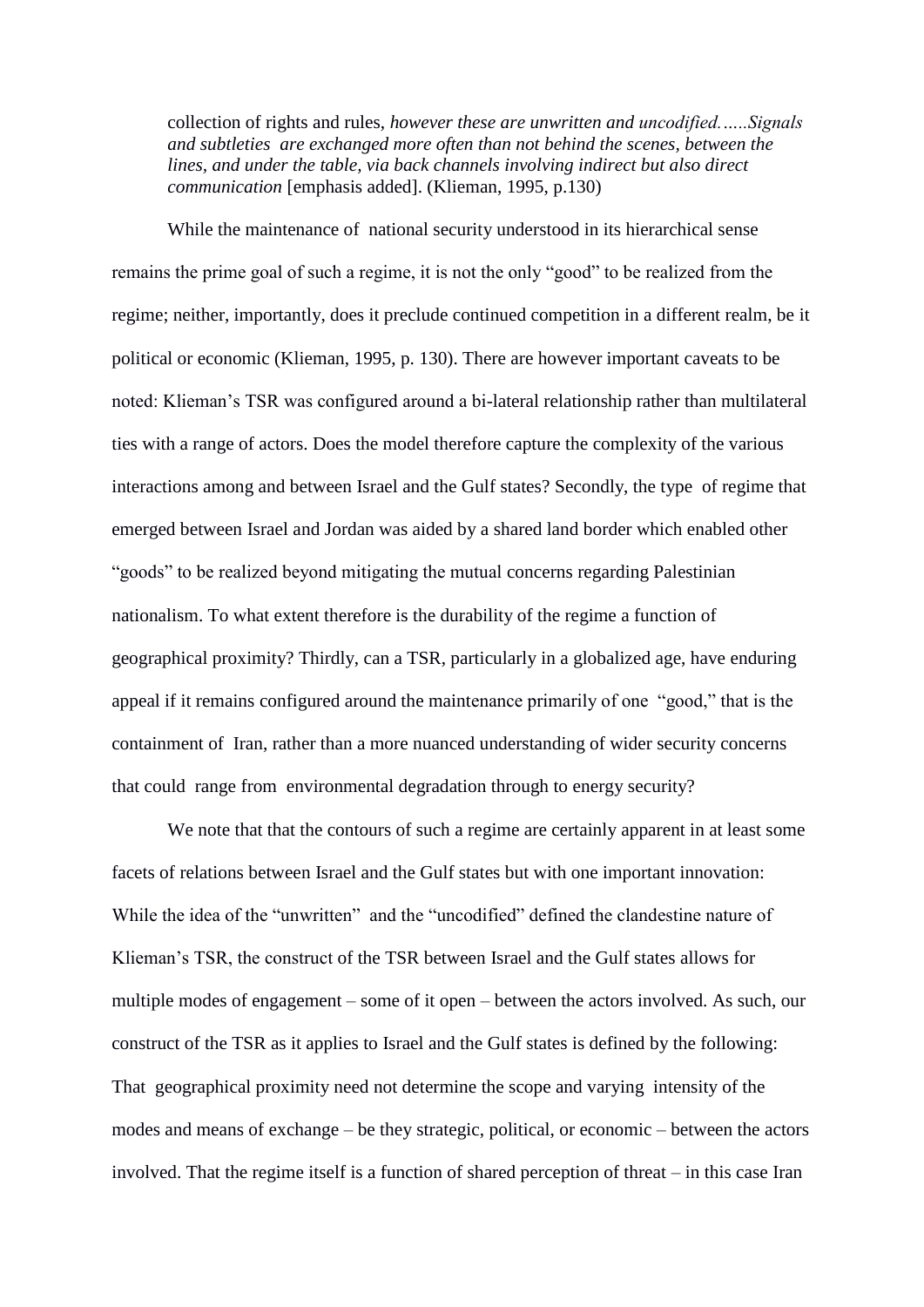– rather than *primarily* geared towards managing relations as Inbar and Sandler (1995) noted between the states themselves. This highlights ongoing competition in other areas, cooperation in others but with the important caveat that the regime itself mitigates excess competition to ensure the core aim of the regime is realized: the containment of Iran. Actors involved in the TSR recognize ideational , even emotive factors derived from domestic legitimacy constrain moves towards more progressive ties, an important correction perhaps to the dominance hitherto exercised by classical Realist accounts regarding the structural causation of security regimes across the international system.That the intimacy of the regime reflects subjective perceptions surrounding great power commitment to the security of the actors involved, the United States in particular. That other modes and means of exchange, while limited, do mark relations between the erstwhile protagonists, not least in areas of mutual business and commercial interest (Ravid, 2016a; "Israeli official praises Saudi King,").That the regime allows for open yet subtle signals to be exchanged that over time engenders public acceptance of more substantive dialogue and the exchange of strategic and political goods. This allows the regime to change and adopt as ideational context dictates: It is not static. It is the exploration and substantive analysis of these themes that in an increasingly fragmented Middle East, highlight the growing importance of security regimes in general, and the TSRs in particular as appropriate frameworks in understanding wider shifts in the regional dispensation of power.

#### *Israel and the Gulf states: Understanding the Context of the TSR*

That Israel has ties with a variety of actors – both state and non-state - across the Middle East spanning several decades is no secret.; nor has geographical distance proved an insurmountable impediment to these ties. Faced with the animus of a largely hostile Arab and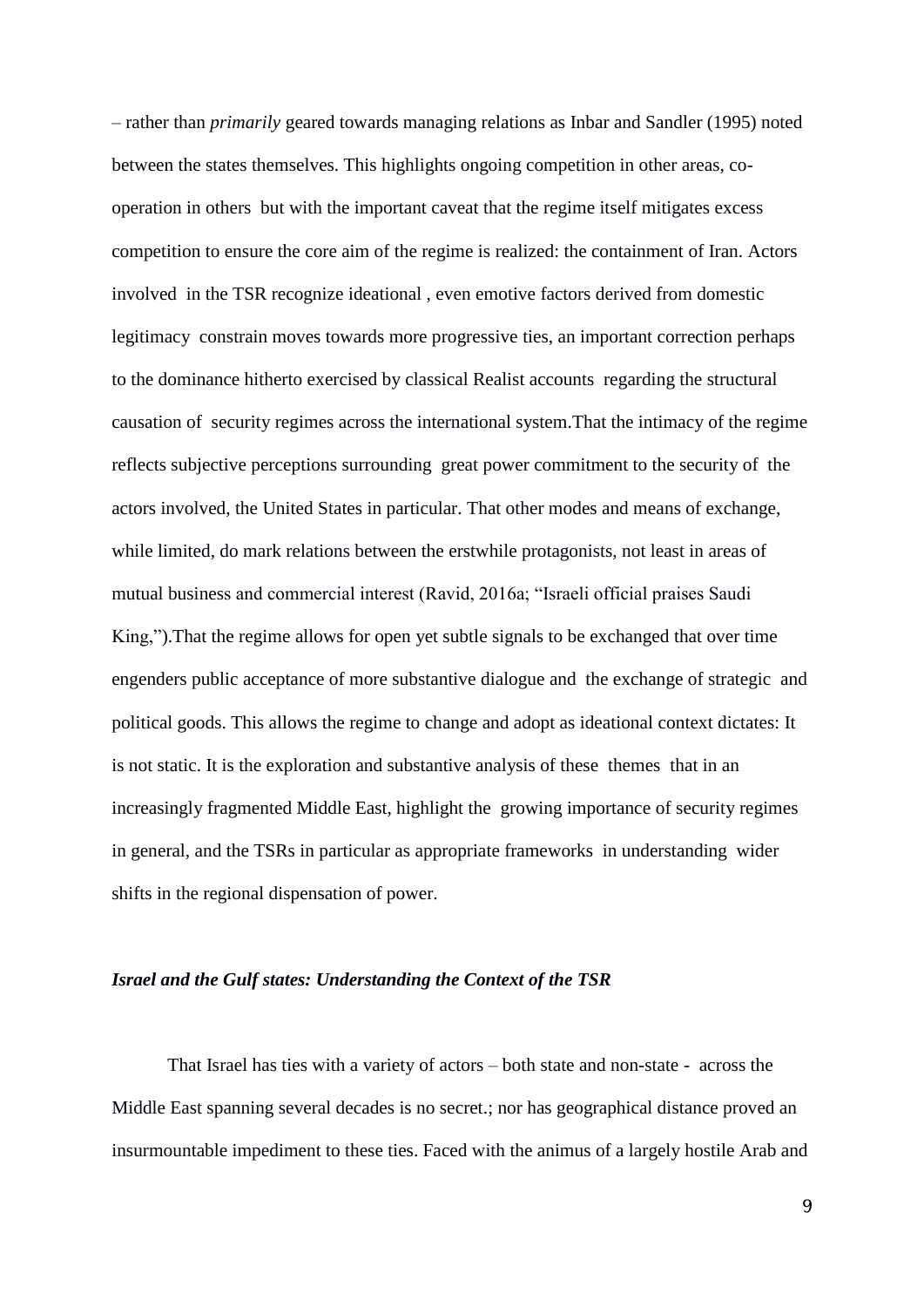Muslim Middle East upon its establishment, Israel looked to a series of clandestine ties with minority groups such as the Kurds in northern Iraq and Christian tribes in Southern Sudan, but also with state actors – most notably Ethiopia, Turkey and Iran – as a means of weakening the idea of a united Arab front against the nascent Jewish state. The *Torat Ha'peripheria* or Periphery Doctrine was the brainchild of Israel's first Prime Minister, David Ben Gurion, and met with considerable success (but also tragedy in the case of Lebanon) as Israel looked to secure its position as a permanent fixture among the wider constellation of Middle East States (Alpher, 2015, pp. 38-39).

 Throughout much of the 1970s and 1980s however such contacts (including those of a clandestine nature) appear to have been the exception rather than the rule. Israel's invasion of Lebanon in June 1982 and the widespread opprobrium it faced from across the Arab world followed by the outbreak of the Palestinian Intifada in December 1987, underscored an entrenched regional antipathy towards Jerusalem (Podeh, 2015,pp157-168). Indeed, these events appeared to condemn the so called Fahd plan – named after the then Saudi Crown Prince Fahd bin Abdul Aziz Al-Saud and launched in June 1981 – before it could gain any credible traction among the regional actors. Its significance was however more subtle: while it championed the right of return of Palestinian refugees, full Israeli withdrawal from all the territories captured in the June 1967 war and the eventual establishment of a Palestinian state, it did recognize, albeit implicitly, that Israel was part of the Middle East state system and could co-exist peacefully with its neighbors. (Kostiner, 2009, pp. 417-429).

For successive Israeli governments however, the insistence by Arab interlocutors on the right of return as a pre-requisite for negotiations, rather than as an issue to be decided in any wider regional peace talks has remained a red-line: Should that right be realized, demographics alone would dictate the end of Israel as a predominantly Jewish state. Preoccupied with the bloody morass of the Iran-Iraq war and faced with the utter rejection by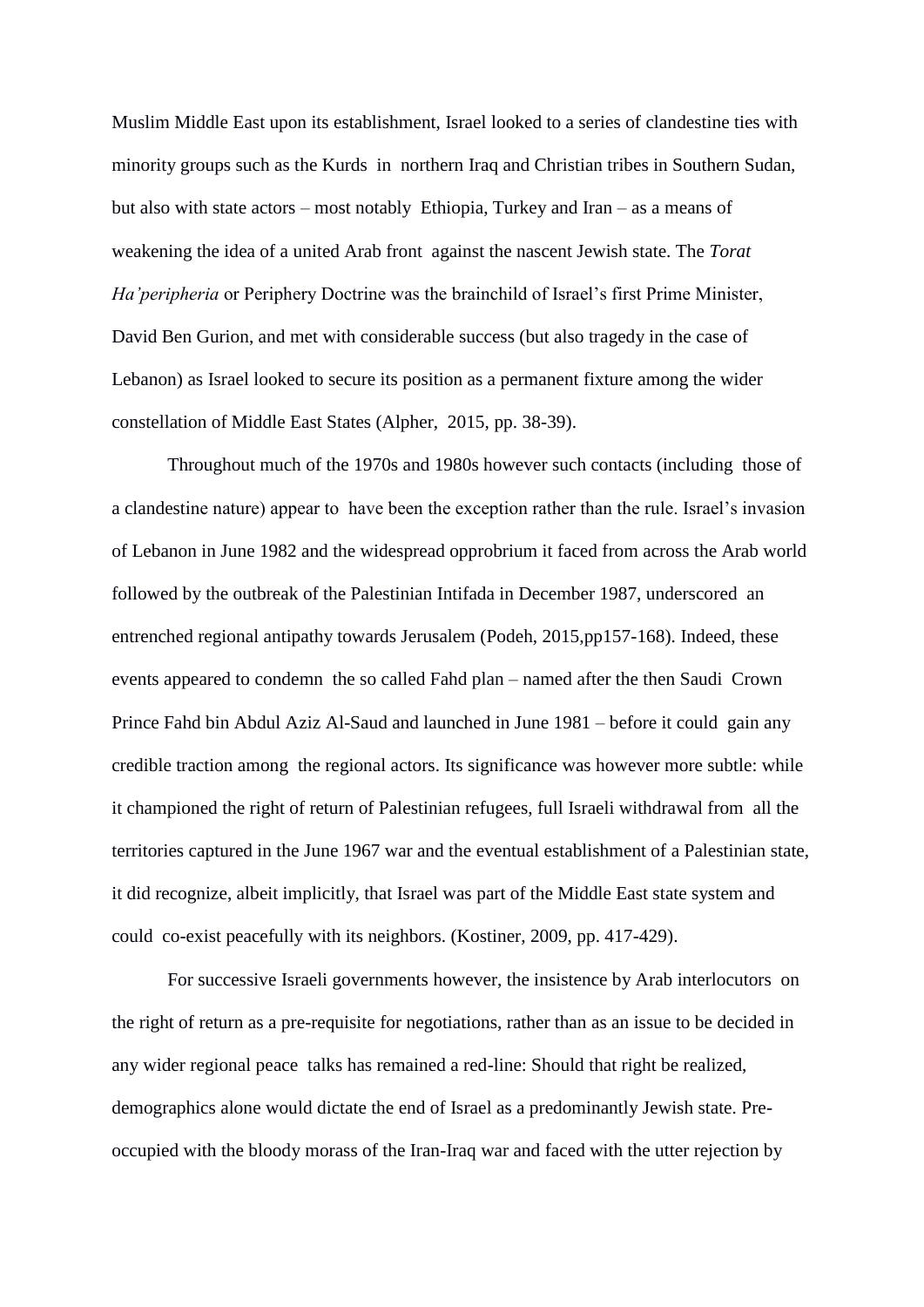Damascus of any opening to the "Zionist entity," the Fahd plan soon fell into abeyance. Subsequent attempts to revise the plan came to naught: it was only under the auspices of the historic Madrid Peace Conference convened in the aftermath of the 1990-1991 Gulf War and the signing in September 1993 of the Oslo Accords that any progress was made in developing more tangible ties between Israel and the Gulf states (Rosman-Stollman, 2006). In the hope if not expectation that the accords would portend a wider deal between Israel and the PLO resulting in full statehood for the Palestinians, most Gulf states lifted the secondary boycott against Israel. This had prevented companies operating across the region doing business with the Jewish state. For Jerusalem the lifting of the secondary boycott was a landmark achievement: It allowed substantial capital investment to flow in to Israel from a range of multinational companies eager to exploit spin-offs from its high-technology military-industrial base and the mass volume of highly educated immigrants from the former Soviet Union (Reed, 2015).

By 1996, Israel had established two trade missions to Muscat and Doha while the late Yossi Sarid, as Minister for Environment in the government of Yitzhak Rabin, headed an official Israeli delegation to Bahrain in 1994 as part of a wider multilateral accord on environmental co-operation that developed out of the Madrid Peace Conference three years earlier. For a short period of time, the Oslo process opened a window on the possibility of new regional horizons for Israel, a window whose latch had been the Israel's ties with the Palestinians. As Sarid reported back to the Knesset,

The Bahraini foreign minister asked me to convey a message of peace to the people of Israel, his determination and desire to see the peace process succeed, and to establish economic co-operation with Israel. He viewed the meeting (of the environmental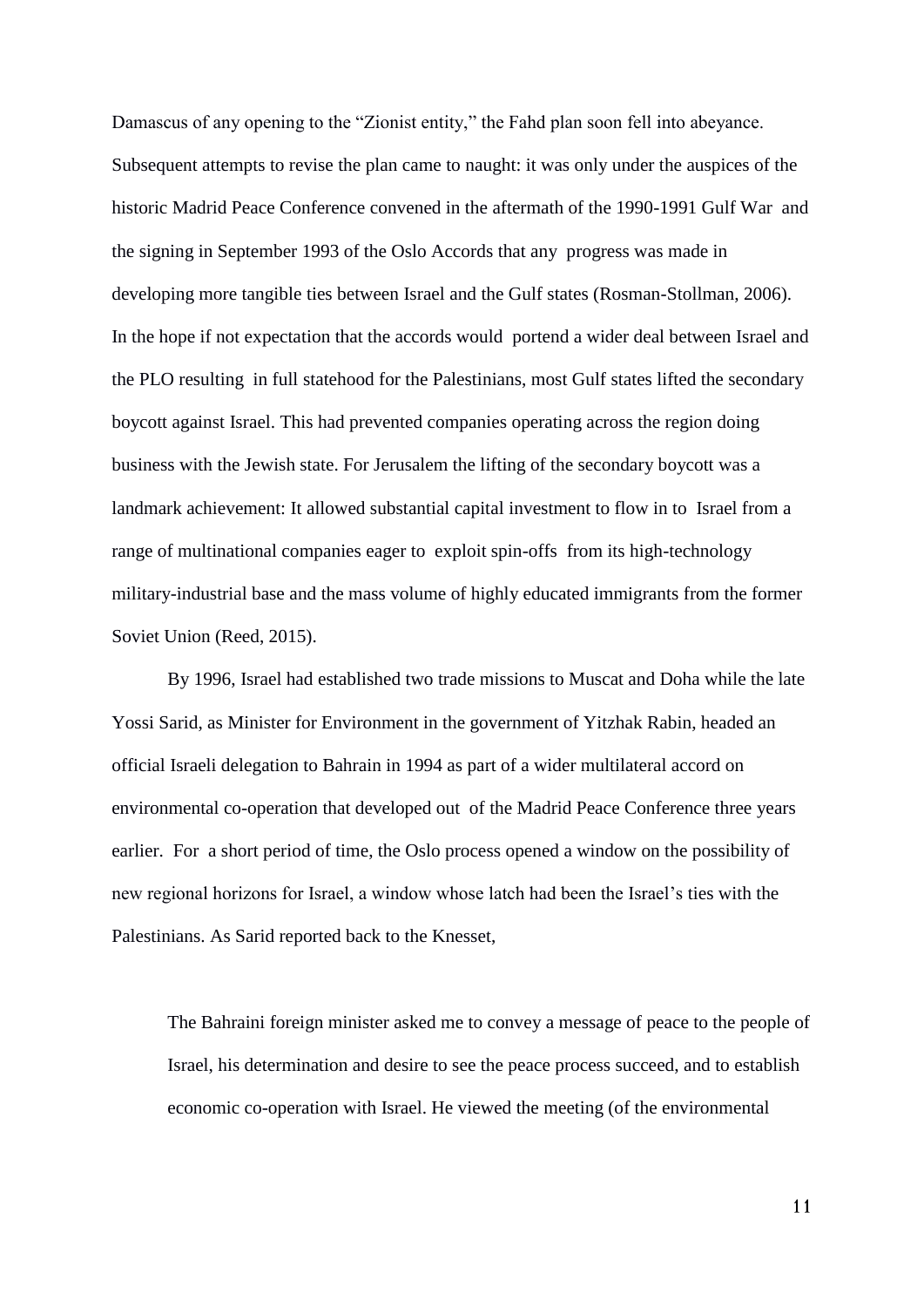working group) as the first in a number of stages that would lead to closer relations between the two countries. (Goren, 2015)

The promise that these low level ties might translate into more tangible diplomatic assets soon foundered on the increasingly fractious nature of Israel's relationship with the Palestinians, culminating with the outbreak of the al-Aqsa intifada in September 2000. Amid the carnage visited by Palestinian suicide bombers on Israel's streets, and the inevitable human cost of retribution exacted by Israel against the various Palestinian militias, any hope of progressing ties with Qatar and Oman appeared stillborn. Muscat quietly shut the Israeli trade mission in response to the violence although, the Qataris proved more resistant. It was only after sustained pressure from both Riyadh and Tehran who threatened to boycott a meeting of the Organisation of the Islamic Conference then under the Chairmanship of the Qataris, that Doha somewhat reluctantly closed the Israeli office in November 2000. Still, as Uzi Rabi notes, the Qataris continued to hold a series of meetings with Israeli officials, including the then Israeli foreign ministers Shlomo Ben-Ami and Silvan Shalom in Geneva and Paris respectively (Rabi, 2009, pp. 451-452).

The shared position of Tehran and Riyadh on this issue was as much to do with playing the card of anti-Israeli feeling in the wider court of Arab-Muslim opinion as it was from any sense of fidelity to the advancing the Palestinian cause. Wider regional eddies related directly to the fallout from the attacks of 9/11 and later on, the 2003 Iraq war soon overshadowed the ongoing al-Aqsa intifada. The war and consequent insurgency that bedeviled attempts to resurrect anything resembling a coherent state in Iraq created a vacuum increasingly filled by sectarian interests backed by competing regional powers. King Abdullah II of Jordan may have sounded alarmist when, in 2004, he expressed fears of an emerging "Shi'i crescent," comprising both state and non-state actors that now stretched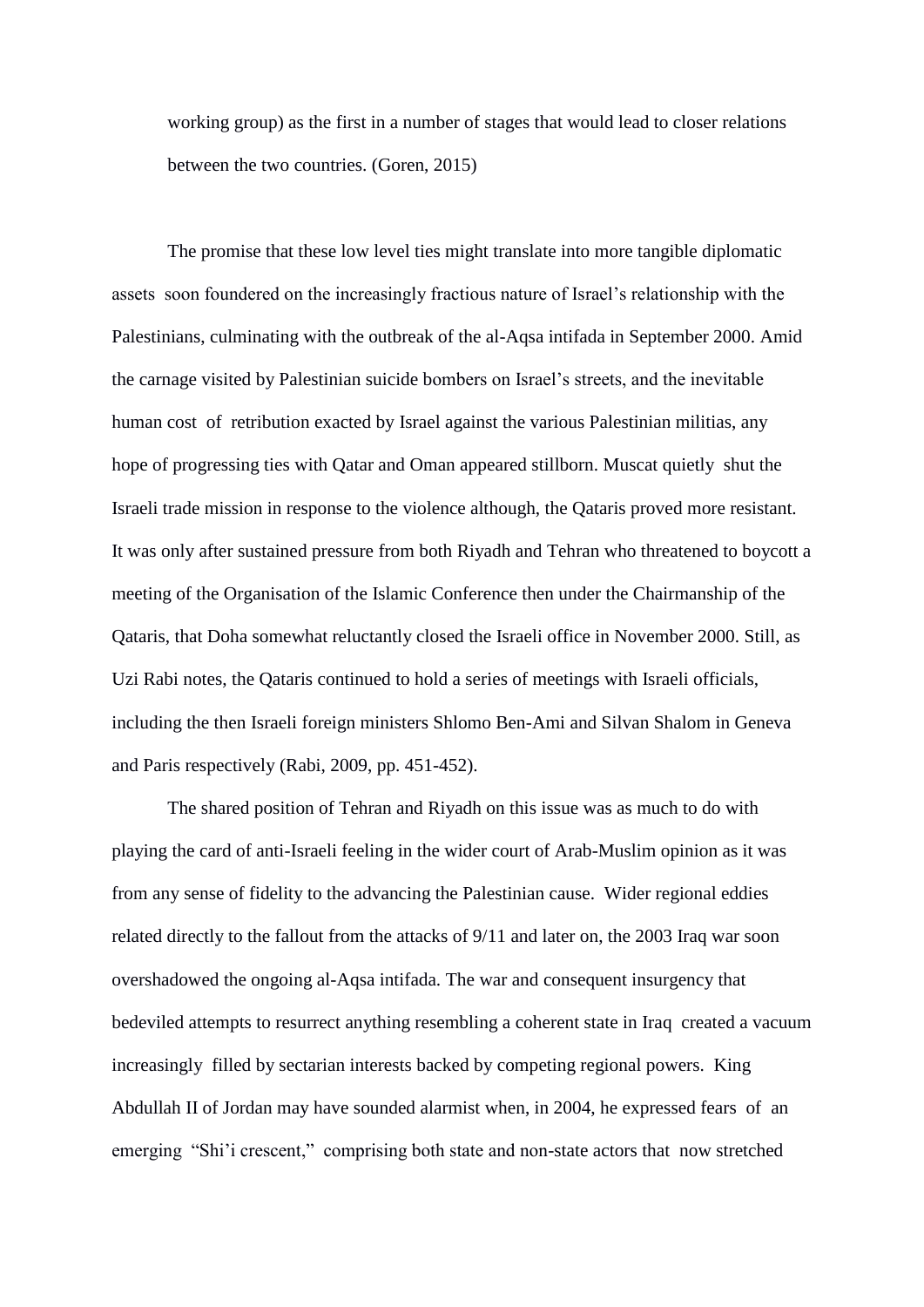from Tehran to Beirut; for the Gulf states however, the warning from the Hashemite monarch carried a keenly felt veracity ("The Shia Crescendo," 2015).

This growing antipathy towards Iran and its sponsorship of its Shi'a surrogates among the capitals of the Gulf and with it a discernible shift in attitudes towards Israel surfaced most visibly during the 2006 Lebanon war. While mindful of the image of heroic resistance against the Zionist aggressor that Hezbollah enjoyed across the Arab world, Riyadh made clear its displeasure with the rash actions of the *al-Muqawama* (the armed wing of Hezbollah) that had precipitated the conflict. The Saudi government announcement condemning the "reckless adventurism" of the movement and that such adventurism was liable to "bring ruination down on all the Arab states" came as an unpleasant surprise to the Hezbollah leadership amid the wider approbation it had hitherto enjoyed on the Arab street. (Harel & Issacharoff, 2008, p. 102).

Partly because of fears of surrounding the recrudescence of Iranian inspired influence across the Middle East, and partly because of lingering sensitivity to accusations that Saudi Arabia remained an incubator of extremism given the identity of 15 of the 19 hijackers on 9/11, Riyadh had, even before the 2006 conflagration looked to actively promote a more moderate image of the Wahhabi state across the world (Kostiner, 2005, pp. 353-354). By championing a peace initiative that looked to broker an agreement between Israel and the Palestinians, Riyadh hoped to ameliorate these concerns and at the same time, shore up its influence among Sunni Arabs increasingly uneasy at the emerging dispensation of power in Iraq as well as Lebanon. The announcement of the Abdullah plan in February 2002, named after the then Crown Prince Abdullah bin Abdulaziz Al-Saud, has therefore to be seen in this context.

The plan balanced full Arab recognition of the Jewish state against Israeli withdrawal from the territories captured and occupied following the June 1967 war. Some in Israel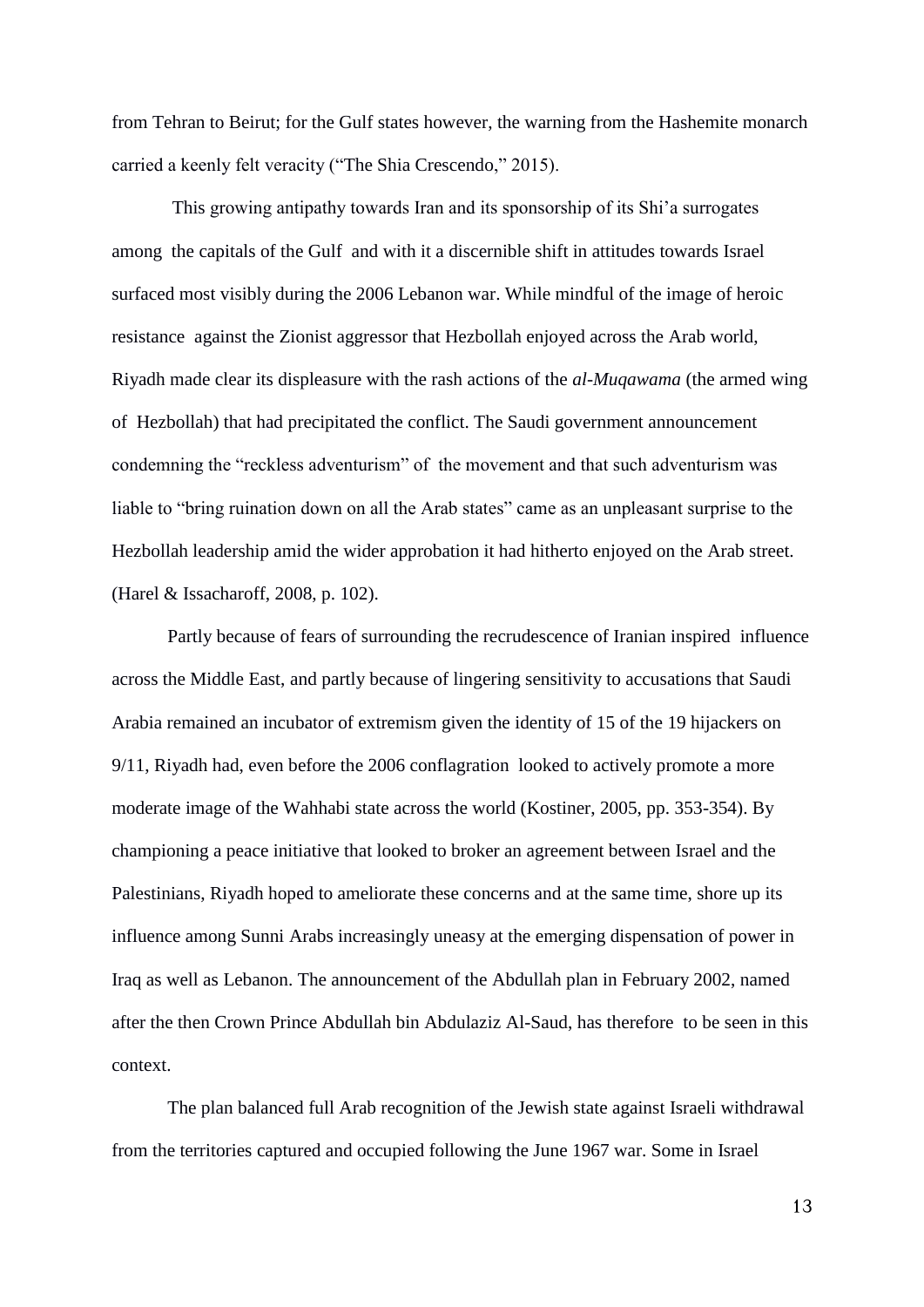remained keen to explore the idea but its appeal remained limited and perhaps even politically toxic amid the ever increasing bloodshed of the al-Aqsa intifada. Moreover, its inclusion of UN Resolution 194, championing the right of return of Palestinian refugees, was seen by its critics for what it really was: denial of Israel's right to exist as a predominantly Jewish dispensation (Teitelbaum, 2009). The plan was greeted however with diplomatic plaudits in the capitals of Europe and even informed the "Road Map," the moribund peace initiative launched by President George W. Bush. Despite the consequent vicissitudes of Israeli-Palestinian relations including Jerusalem's unilateral withdrawal from Gaza, the 2006 Lebanon war, the Hamas takeover of Gaza in 2007 and a series of Israeli military operations into Gaza strip itself from 2008 onwards, what is now more widely known as the Arab Peace Initiative (API) has remained on the table. Writing in *The Washington Post* in July 2009, Shaykh Salman bin Hamad al-Khalifa of Bahrain championed the API as the only means by which to mitigate a conflict that "needlessly impoverishes Palestinians and endangers Israel's security." (Hamad Al-Khalifa, 2009) The article was significant for two reasons: the explicit recognition by an Arab state of Israel's genuine security concerns expressed in an influential publication and secondly, the view that such an article, despite being authored by a leading member of the al-Khalifa dynasty, was most likely approved by Bahrain's suzerainty, Saudi Arabia.

As noted, such sentiment was indicative of a more benign attitude towards Israel that had begun to emerge following the Lebanon war. The Deputy Director of the Israeli Ministry of Foreign Affairs, Ya'acov Hadas-Handelsman, opined to his American colleagues that Israel's views of Iran, Syria, and Hamas were now shared by many of the Gulf states, with Tehran's regional ambitions the root cause of much of the turmoil across the region. With Washington experiencing its own difficulties with Iranian backed Shi'a militias in Iraq, there is a sense that the Israeli was playing to the gallery. Even so, Hadas-Handelsman warned that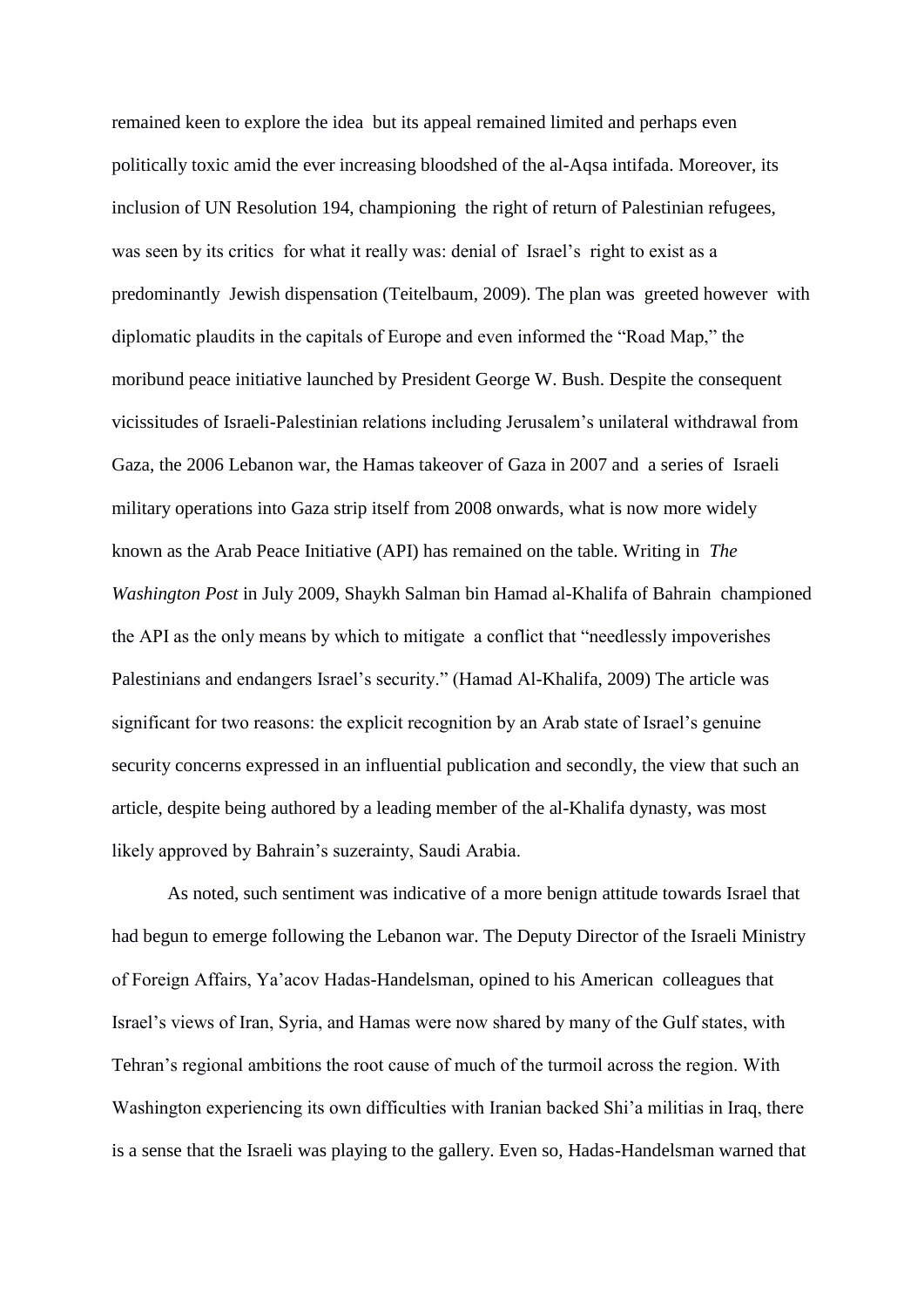a pervasive feeling among the Gulf capitals was that the United States appeared no longer able or willing to extend effective security guarantees to the Gulf states and as such, friendly ties with Tehran were not a choice but a necessity. Quoting an unnamed Gulf official in close contact with Jerusalem, the Israeli diplomat went on to note that, "Our target [Iran] is mutual but we beg to differ on how to achieve it [countering its military power]." (Wikileaks, 2007)

Having become pre-occupied with fighting two bloody military campaigns in Afghanistan and Iraq, the perception – if not the reality – that the United States was becoming increasingly wary (as well as weary) of further military commitments across the Middle East appeared pervasive among the Gulf states. These perceptions in turn had begun to influence attitudes towards both Iran and Israel even before the onset of the Arab spring. Jerusalem was never to naïve enough to ascribe unity of purpose to the position of the Gulf states; Oman and Qatar in particular remained outliers in their public endorsement of close ties with Tehran. But behind closed doors, the Qataris were apparently convinced that only the threat of military action could curtail Tehran's regional ambition and nuclear program, the scope and scale of which Iran had only revealed under much duress from the international community (Eiran, 2015, p.63). Now, fear of unchecked Iranian intrigue emboldened by a nuclear program designed to underpin those self-same goals increased concern that Washington, DC now looked to lessen its commitment to the security of the Gulf. From 2009 onwards Israel's relations with individual member states of the GCC emerged increasingly from the shadows and with it, the contours of a TSR whose realm was not contingent on geographical proximity or crucially, the development of normative principles designed to regulate the behavior of the actors involved.

#### *The Contours of the Tacit Security Regime*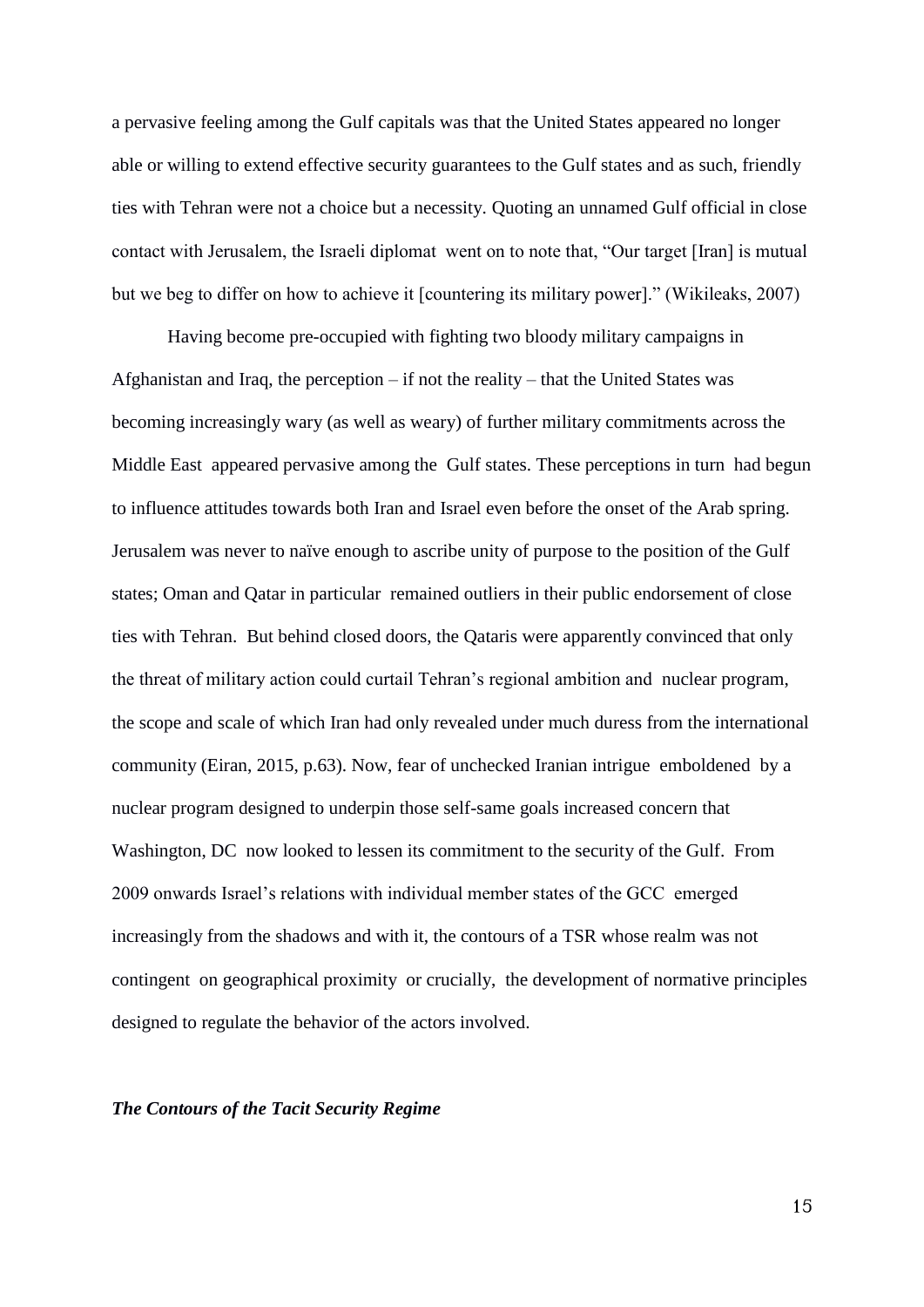The dominant variable that has pushed the Gulf states and Israel towards a TSR was a shared perception of Iran's growing regional power and, as our framework notes, the primary importance of protecting one "good" – national security – above all else. Ideational constraints remain important but the contours of the TSR that now emerged demonstrated how "unwritten and uncodified" rules begun to shape the interactions of the actors involved. These relations were extensive, sometimes hidden but occasionally subjected to a wider regional gaze.

While perception of the *level* of threat facing the Gulf states was by no means uniform, historical antipathies, inter-regional rivalries and geographical proximity to Iran proved important variables. The Israeli Ministry of Foreign Affairs was acutely aware of growing unease among the Gulf states over what they saw as an increased willingness on the part of the United States to engage with Iran. At a time when the incumbent President in Tehran, Mahmoud Ahmadinejad, was hardly expressing his devotion to an American-Iranian rapprochement, this new trajectory in United States diplomacy under Barack Obama, at least from a Gulf perspective, appeared ill-thought through. By 2009, the scope and intensity of ties between Israel and the Gulf states had increased markedly. In March that year, during discussions with the Acting US Secretary for Near East Affairs, Jeffrey Feltman, Hadas-Handelsman again reported back on discussions he has held in secret with several Gulf interlocutors:

[T]he Gulf Arabs believe in Israel's role because of the perception of Israel's close relationship with the U.S but also due to their sense that they can count on Israel against Iran. They believe Israel can work magic….When considering a tri-lateral U.S-Israel-GCC partnership, Hadas[Handelman] suggested we bear in mind that Iran's nuclear programme is the primary source of concern to the U.S and Israel, while the Gulf Arabs also worry about Iran for a host of historic and sectarian reasons (Wikileaks, 2009).

The Israeli diplomat conceded that progress on the Palestinian track would help ease a more public engagement with the Jewish state across the Gulf but Hadas-Handelman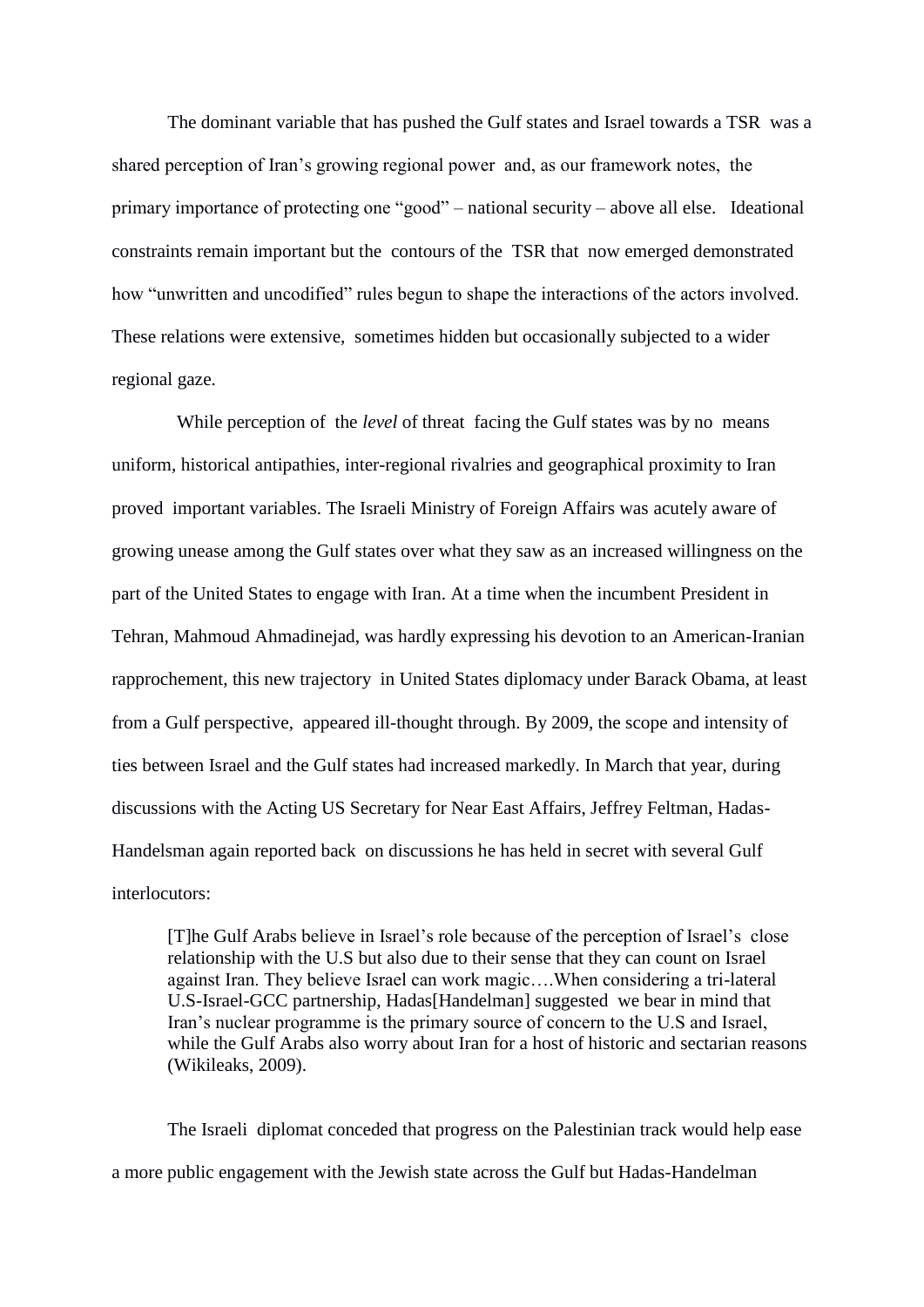pushed the line that progress, while desirable, "[s]hould not be the sum total of Israel's relations with the Arab world" upon which everything else was contingent. Israel was therefore content for relations to remain at least partially veiled because the price to be paid for the security benefits to be gained could be purchased for very little domestic political cost: in short, pressure to compromise with the Palestinians and the inevitable backlash from right wing and religious-nationalists this would inevitably draw was largely removed from the diplomatic equation (Inbari, 2012, pp.130-150). Instead, Israel could in practice compartmentalize its relations with particular Gulf states precisely because, as Hadas-Handelman noted, the shared fears over Iranian regional designs created a hierarchy of values within the TSR that trumped any immediate desire among the Gulf states to push the Arab peace initiative.

The gains Israel accrued in the capitals of the Arab Gulf however were seemingly put at risk for short term tactical gain when, in the spring of 2010, Israeli intelligence officers were believed to have carried out the assassination of the Hamas security chief, Mahmoud al-Mabhouh, in a Dubai hotel (Raviv & Melman, 2012, pp.302-308). But while the killing was met with almost ritual condemnation across the region and indeed much of Europe, such reaction was almost choreographed for domestic consumption. In as much as there can be diplomatic fall-out between states who have no official ties, it was surprisingly short-lived. This validates a defining elements of the TSR: A recognition and acceptance that while it does not inhibit actors towards a particular type of action, the regime does mitigate friction resulting from such acts. Furthermore, it allows cooperation in other realms to develop and continue.

One such realm is the Middle East Desalination Research Centre (MEDRC) based in Muscat. An organization that has set out to realize an epistemic community dedicated to addressing water scarcity across the Middle East, the MEDRC was established in 1996 as a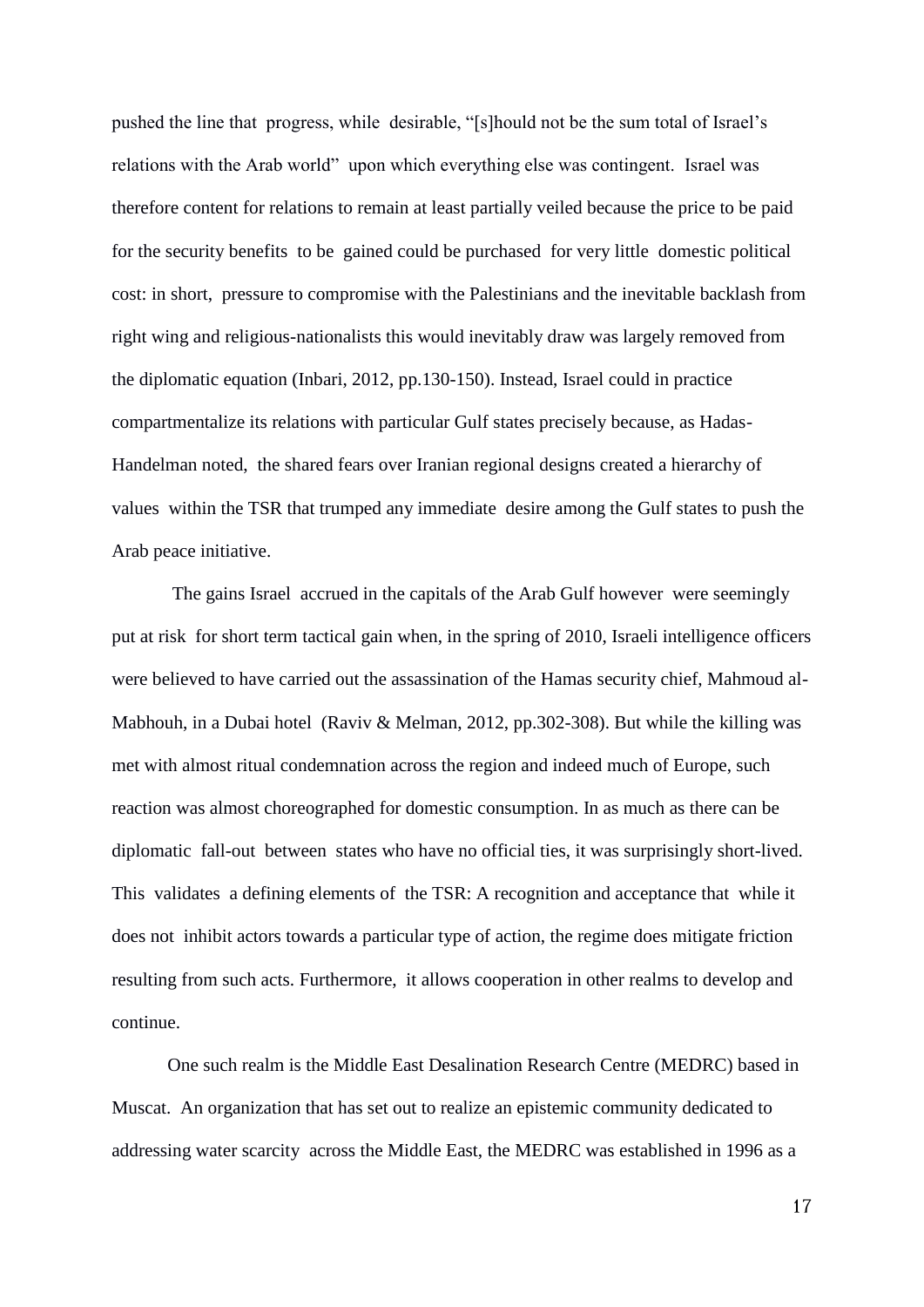direct result of the Madrid Conference and the Oslo Accords. Even though Muscat had forced the closure of the Israeli trade mission in 2000, the continued participation of Israeli scientists has remained integral to the Research Centre, allowing in the process Israeli diplomats to meet with their Omani and Qatari counterparts under the auspices of the Centre's collaborative ventures (Ravid, 2009b). More recently, through the offices of another such IGO, the International Renewable Energy Agency (IRENA) based in the UAE , Israel has been able to open a bureau in Abu Dhabi staffed by three diplomats, a sure sign that any lingering enmity towards Jerusalem following the al-Mabhouh affair has long since abated. (Shazaf & Donaghy, 2016). Such ventures a validate a wider point of our framework: that while configured around the maintenance primarily of a "strategic good," the TSR defined here can and does encompass other modes of official exchange between the actors involved that can push back against the wider ideational constraints.

Underpinning such ties with the UAE has been a concomitant increase in trade and other commercial ties, an important component of TSR that highlight co-operation in other realms. The Israeli Bureau of Statistics disclosed that in 2013 alone, Jerusalem exported some \$5.3 million worth of goods and services to the UAE, although most informed observers believe that the total was much higher because of the use of made of companies in third countries, most notably Jordan. One study has suggested that from 2003-2011, trade with the GCC states amounted to over \$500 million annually (Gal, 2012). Notable in this regard has been Israeli involvement in the sale of the "'Falcon Eye" surveillance system as well as advanced cyber – security software purchased from Israel by the Emiratis in 2015 (Shezaf  $\&$ Donaghy, 2016; Bergman, 2016).

The comparative advantage Israel enjoys in the fields of security and intelligence is one that has a clear appeal for some of the dynastic monarchies who, while acknowledging the need for domestic reform, remained keen to mitigate any wider undercurrents of internal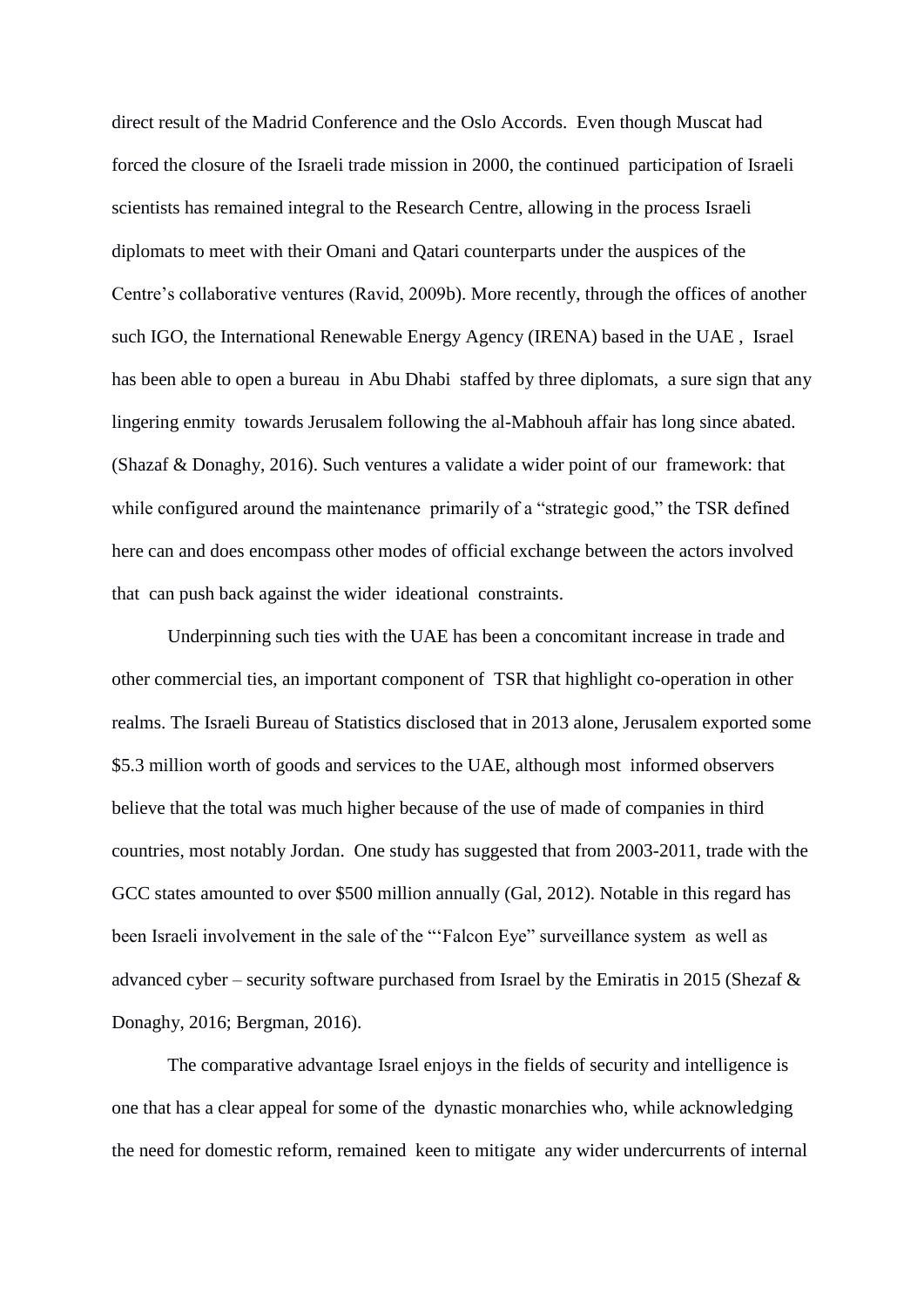social unrest. Even before the Arab uprisings, Israel had developed links with Bahrain through the Mossad. Such were the intimacy of such contacts that the Bahraini monarch, Hamad ibn Isa al-Khalifa instructed officials in Manama to refrain from reference to the "Zionist entity" or the "enemy," derogatory nomenclature used to refer to Israel more widely across the Arab world (Melman, 2011; Wasser, 2013).

Evidence too exists that this wider acceptance (though not embrace of Jews and Israel) has a wider traction across the region. As the eighth annual Arab Youth Survey highlighted most clearly, the Israeli-Palestinian conflict is ranked only seventh when young Arabs were asked to identify the biggest challenges now facing the Middle East with Israel only eliciting a mention by name on just two occasions (Arab Youth Survey, 2016). At the very least, such sentiment portends wider Gulf Arab acceptance of elite dialogue, an important variable as noted in our framework in legitimizing a more substantive exchange of both political and strategic goods between the regime actors. As important as such ties and indeed sentiments are to Jerusalem however, their level and intensity is ultimately contingent on the position of Saudi Arabia and the extent to which Riyadh has been willing to confront its own Wahhabi religious establishment – which has long regarded Israel as an apostasy – in its effort to construct a broader front against Tehran.

#### *Israel and Saudi Arabia*

As the key actors in the evolution of the TSR, both Israel and Saudi Arabia have embraced not just the "unwritten" and "uncodified" of Klieman's definition, but increasingly the more open if subtle signals between key actors whose importance is more than just the symbolism of the act: rather, as noted in our framework, the regime has engendered over time a public acceptance of more open, even substantive exchange of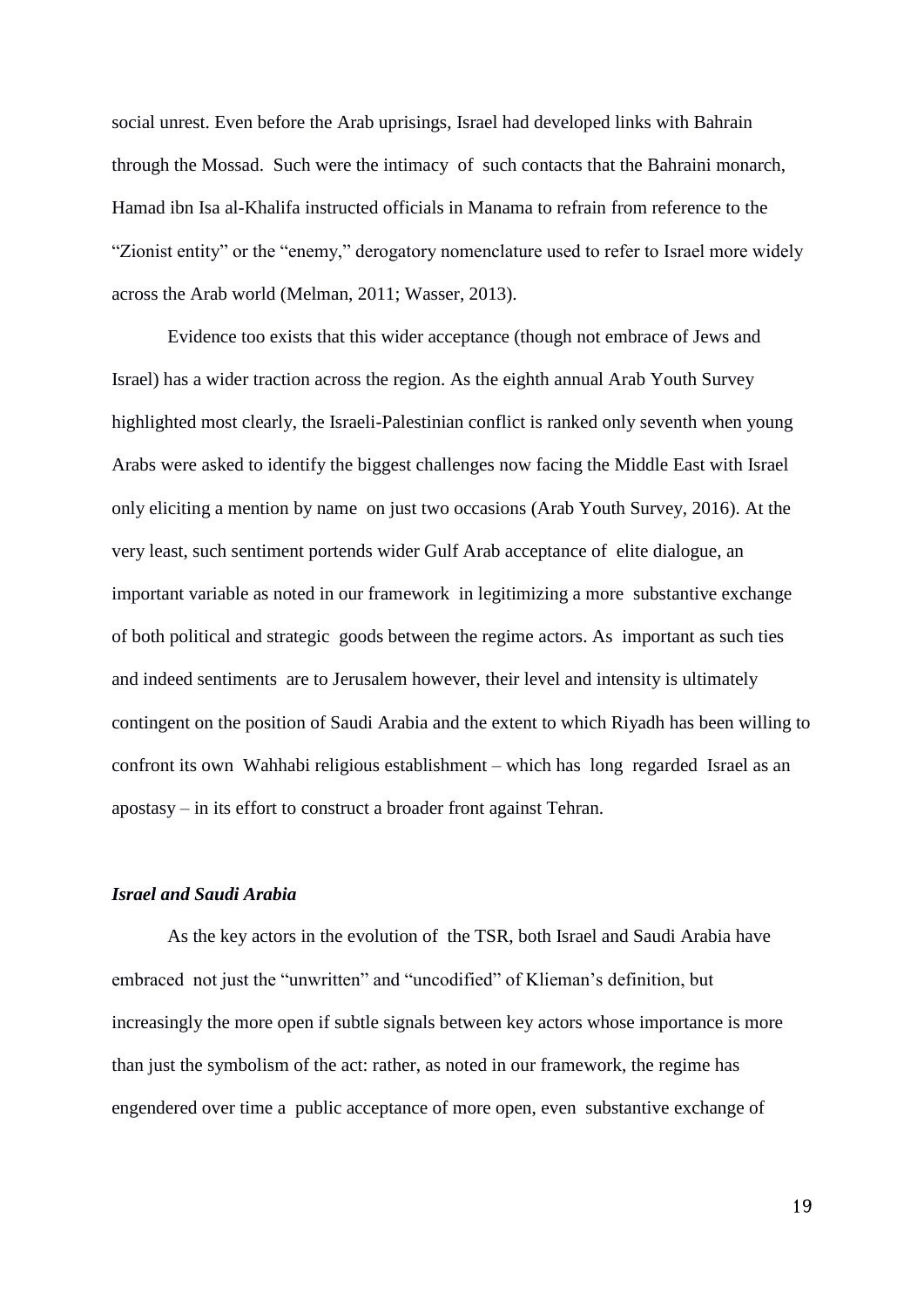strategic and political goods, thereby allowing the regime to change and adapt as ideational context dictates.

Over the last five years, influential Saudis have certainly come to be more open in their dealings with Israel, approaches that have been noteworthy for the absence of any rancor. Prince Turki al-Faisal-al Saud, former head of Saudi Arabia's General Intelligence Directorate for 24 years and later on, ambassador to both the court of St James and Washington used an interview with the *Financial Times* in March 2014 to acknowledge Israel's intelligence services as "[T]he most professional, although they've committed a lots of mistakes. But they do accomplish their missions." (Luce, 2014) Just two months later, in an event hosted in Brussels by the German Marshall Fund, the Saudi shared a platform with the former head of Israeli military intelligence and current director of the Institute for National Security Studies, Major General Amos Yadlin, primarily to discuss the Arab Peace Initiative. The importance of the event was in its political symbolism as it was streamed live to a global audience, breaking a long held taboo that any Saudi, let alone one identified so closely with the ruling family, could ever appear in public with their erstwhile foe. While Prince Turki continued to champion the Arab Peace Initiative and with it, tangible progress to be made on issues related to refugees, borders and the status of Jerusalem, his appearance was actually of a piece with a discernible if low-key Saudi 'intellectual' engagement with Israel that eschewed the crude stereotype and epithets of previous years. For example, another senior member of the ruling dynasty, Brigadier-General Naef Bin Ahmed al-Saud, published a detailed appreciation of the challenges – social, political and security related – now facing the Jewish State. Of particular note in his essay was its thinly veiled support for Israel's response to pro-Palestinian activists trying to break the siege of the Gaza. Drawing parallels with the decision of Riyadh to offer military support to the Al-Khalifa regime in Bahrain, al-Saud noted that, "When foreigners aim to influence events under a particular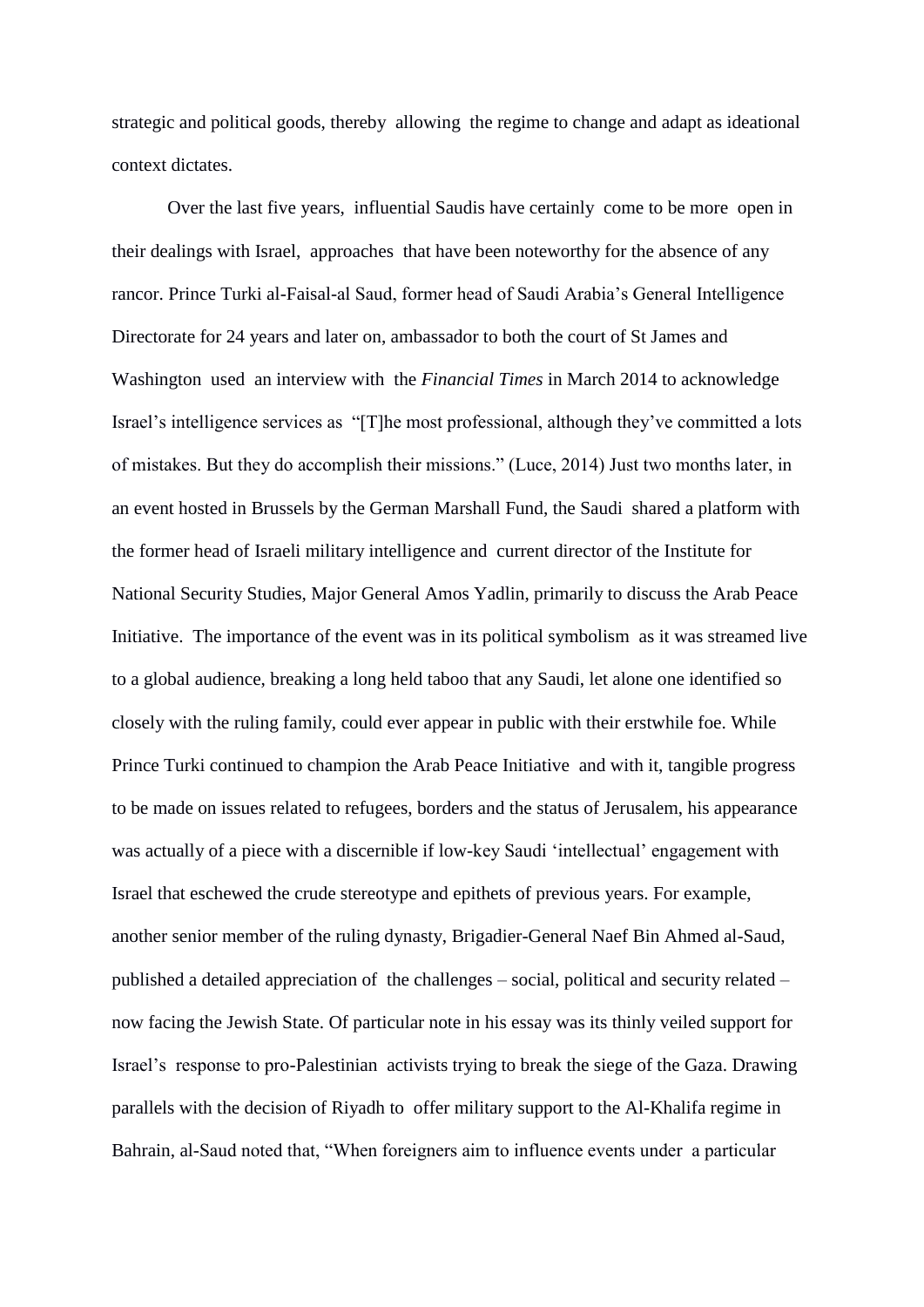nation's control, whether by social media or otherwise, that nation may take it upon itself to expel or repel such foreigners." (Ahmed al-Saud, 2012; Oren, 2012)

For the Saudis, the events that led to their intervention in Bahrain were less an expression of the majority Shi'ite population demanding greater political and social rights, and more the manifestation of Iranian meddling among their co-religionists to further their wider regional designs. Such perceptions informed their view of Tehran's nuclear program with the fear that its apogee would be realized in the establishment of Iran as the dominant hegemon throughout the Gulf. According to a leaked diplomatic cable , it was for this reason alone that the late Saudi monarch, King Abdullah, urged Washington. DC in 2010 to sever the head of the "Iranian snake" ( "US Embassy cables," 2010). The advent of the Arab Uprisings and with it, the fragmentation of many of the old Republican autocracies into their many sectarian and religious parts, served to fuel the perception of Iran's malfeasance and in turn, determined a more pro-active Saudi policy across the region. While this has come to be realized in Riyadh's support for a range of non-state armed groups fighting both the Islamic State (also known as Daesh) and Iranian sponsored proxies in Syria, Iraq and Yemen, from 2009 the Saudis began to openly align their concerns over the Iranian nuclear with those of Israel (Ben Yishai, 2015).

This synergy was apparent in the warm accolades accorded Binyamin Netanyahu in some Saudi media outlets following his speech before the United States Congress on 3 March 2015. While conceding there was much that still divided Israel from the Arab world, Faisal Abbas, a senior journalist with *al-Arabiya,* a Saudi owned news channel wrote that irrespective of such differences "one must admit, Bibi did get it right, at least when it came to dealing with Iran." ("Netanyahu's Congress speech," 2015) It was an open acknowledgment that Netanyahu's consistent public opposition to any agreement that left Iran in possession of a viable nuclear breakout capability enjoyed Riyadh's affirmation, and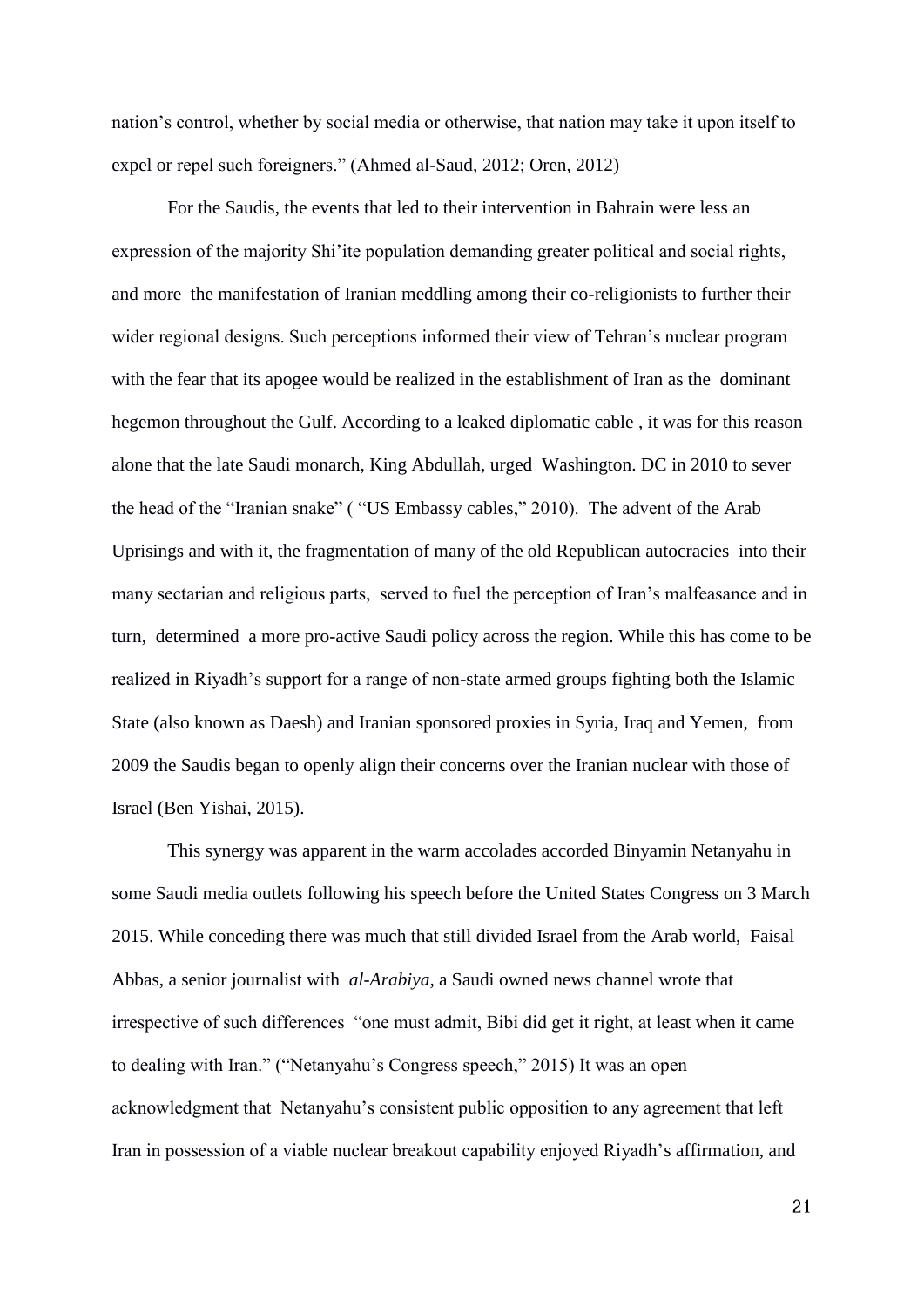was very much in line with the belief expressed by Hadas-Handelsman that because of the perceived leverage that Jerusalem could exercise across Washington, it was in effect doing the diplomatic bidding for the Gulf states.

This was a vocal expression of core elements of the TSR typology outlined: The containment of Iran as a regional threat; that shared subjective perception surrounding the position of the United States; and that clear signals regarding the position taken by one party to the regime – in this case Israel – enjoyed the support of other actors. Of course, antipathy towards Israel remains strong among influential Saudis (Friedman, 2015). At the end of 2015, the most senior cleric in the Kingdom, Shaykh Abdulaziz al-Shaykh even stated that the so called "Islamic state" was in reality an adjunct of the Israeli army. While clearly removed from any meaningful reality, such statements are indicative that the scope and intensity of even a tacit relationship has finite boundaries (Riedel, 2015; "Saudi Arabia denies," 2014).

The broader question however is that having failed to scupper the Iran deal in Congress, has this convinced the Gulf states, Saudi Arabia included, that Israel's influence in Washington, DC is less than its supposed many parts? The answer for now can be given in the negative, not least because both Israel and the Gulf states continue to share a malign view of Iranian influence throughout the region that remains at the evolutionary core of the TSR. For example, Israeli coverage of the war in Yemen invariably ascribes the success of the Houthi tribal militias to the support of Tehran and has evinced little criticism over the conduct of the Saudi led air campaign that has yet to achieve any real tangible military or political gains for its ousted surrogate, President Abdu Rabbu Mansour Hadi (Ziv, 2015; Bergman & Stark, 2015; Friedman, 2016b). Equally, the reluctance of the Obama Administration to offer more forthright leadership across the region helped nurture and sustain a mutual acceptance "towards particular types of action" as part of the evolving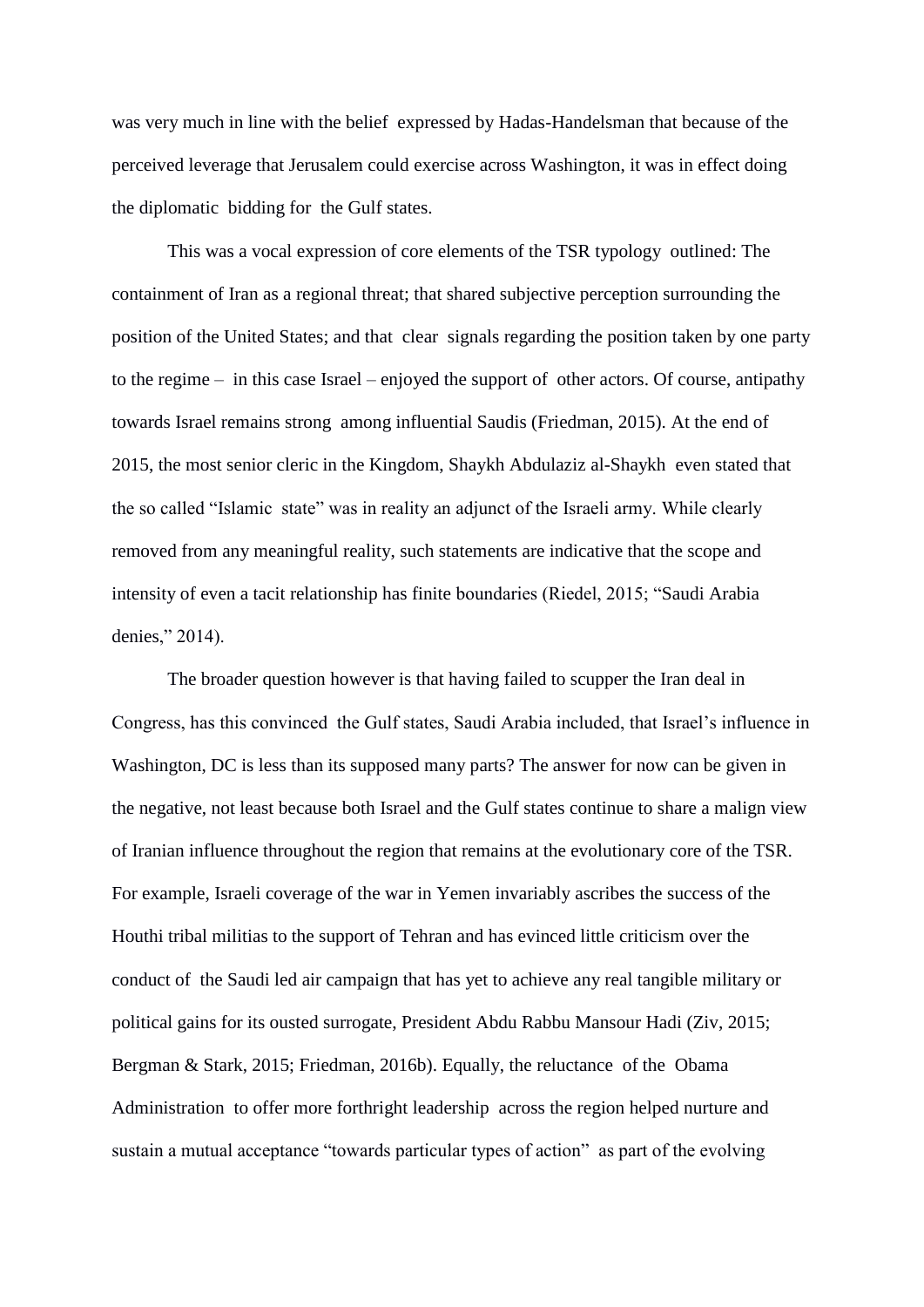nature of TSR. This suggests that in light of Washington, DC's apparent retrenchment, the symbiotic nature of the TSR, not least in the field of public and "soft" diplomacy outlined will likely endure. The evidence for this, both tangible and inferred, is persuasive.

In December 2015, the former Director General of the Israeli Foreign Ministry, Dore Gold, disclosed to the Saudi news website *Elaph*, at the end of 2015 that Israel had prevented SA-22 anti-aircraft missiles reaching the hand of Hezbollah, and concluded his interview by noting that

We [Israel and the Gulf States] have common interests regarding the Iranian threat, not only Tehran's nuclear programme, but also Iran's activities on the ground, and its repeated attempts to use the Shiite sect in the Arab world, to make them a fifth column among those states. (Kas, 2015)

Gold had already made headlines that summer when, on the eve of assuming his appointment he had shared the stage with former Saudi General Anwar Eshki in an event organized under the auspices of the Council on Foreign Relations in Washington, DC. The Saudi remained keen to promote the API as the basis of a wider regional agreement as part of the discussions; most notable however, was the very public accord reached by both men that Iran remained the root cause of instability across much of the Middle East and a threat to their respective interests ("In a very rare public meet," 2015).

With the threat of social unrest across the Arab street still a source of deep concern for Riyadh, measures have been taken to alleviate the economic distress that underpins such popular resentment while enhancing security co-operation. In the case of Egypt, this included the announcement that Saudi Arabia would construct a bridge linking the Saudi mainland with the Sinai peninsula, a deal which saw sovereign control of the tiny islands of Tiran and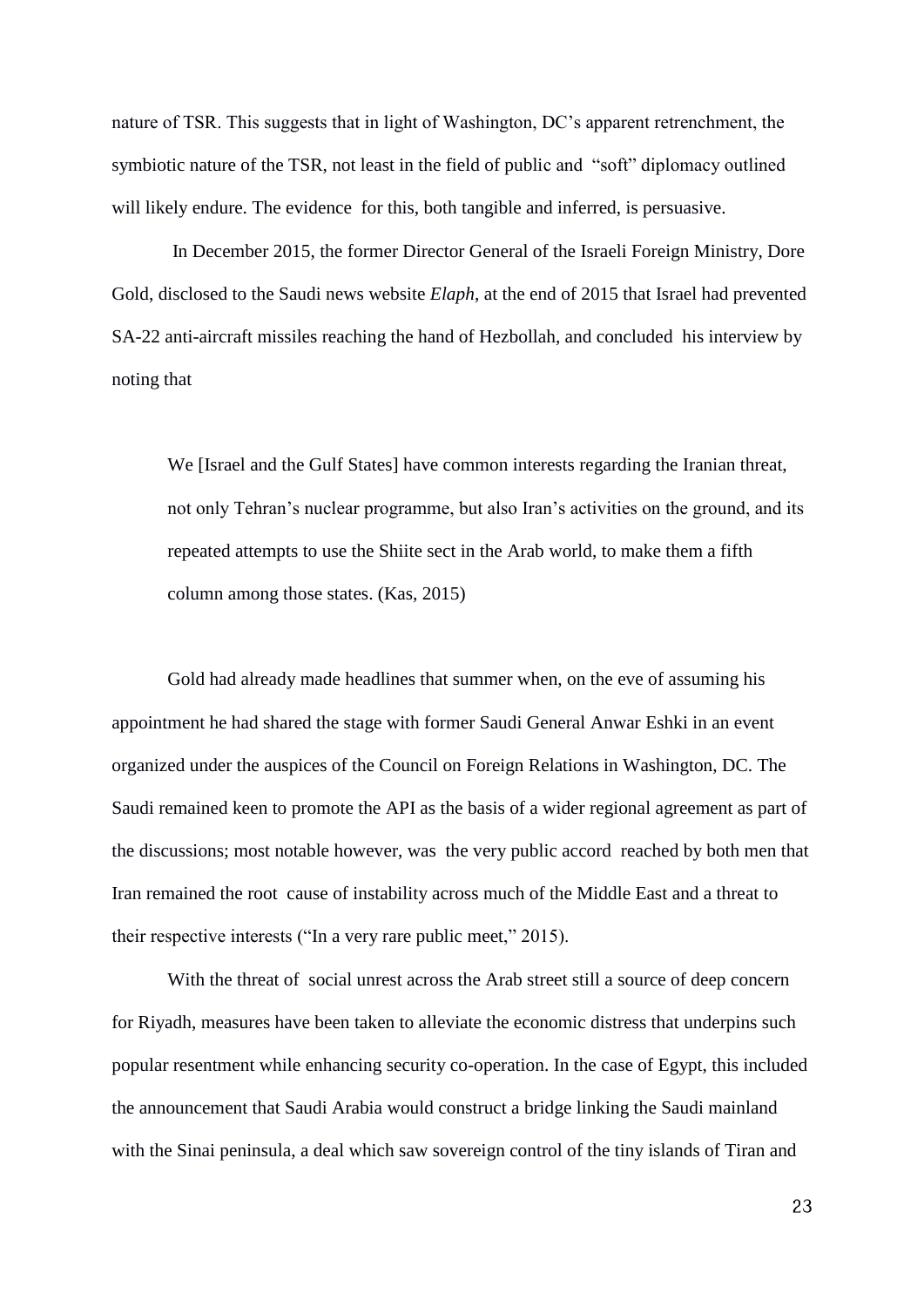Sanifir pass over to Riyadh. In 1967, Israeli sensitivities over access to the Red Sea through the Straits of Tiran presaged the Six Day War. Evidence exists however that Cairo notified Jerusalem of its intent to relinquish control of the islands, a conversation likely to have been coordinated with Riyadh. The Saudi Foreign Minister, Adel al-Jubeir, was quick to insist that the deal was struck "'without having a relationship or communication with Israel,"; but the strategic sensitivities involved could hardly have seen an agreement reached *without* (our emphasis) Israeli diplomatic benediction being conferred, however discreet, upon the deal (Al-Din, 2016; Cohen, 2016; Barel, 2016). It is perhaps the most tangible manifestation to date of wider interests and shared perceptions of threat that define the mediating role of the TSR between Israel and the Gulf states in realizing shared political and strategic interests which in this case, included shoring up the regime of Egyptian president Abd al-Fattah al-Sisi.

Other common interests extend over how to deal with the Hezbollah, now regarded by most member states of the Arab League as a terrorist organisation following a vote by the organisation to label the Lebanese Shi'a organisation as such in February 2016. There is evidence too that popular Saudi opinion has fallen in behind that of the regime regarding Iran and its surrogates. A quite unique telephone opinion poll conducted among the Interdisciplinary Centre (IDC) in Herziliya, Israel in the summer of 2015 found that of the 506 surveyed, 53% thought Iran to be the primary threat to the security of the Kingdom, with only 18% citing Jerusalem. As Dr Alex Mintz who oversaw the IDC survey noted, "What we think here in Israel about the Saudis is not exactly what they are. There is a great identity of interests and threats and agendas … some would even like to join forces with Israel." (Times of Israel, 2016)

Such steps are of course unlikely to be realized in the foreseeable future. In public at least, Saudi officials continue to make clear that until or unless Israel is willing to engage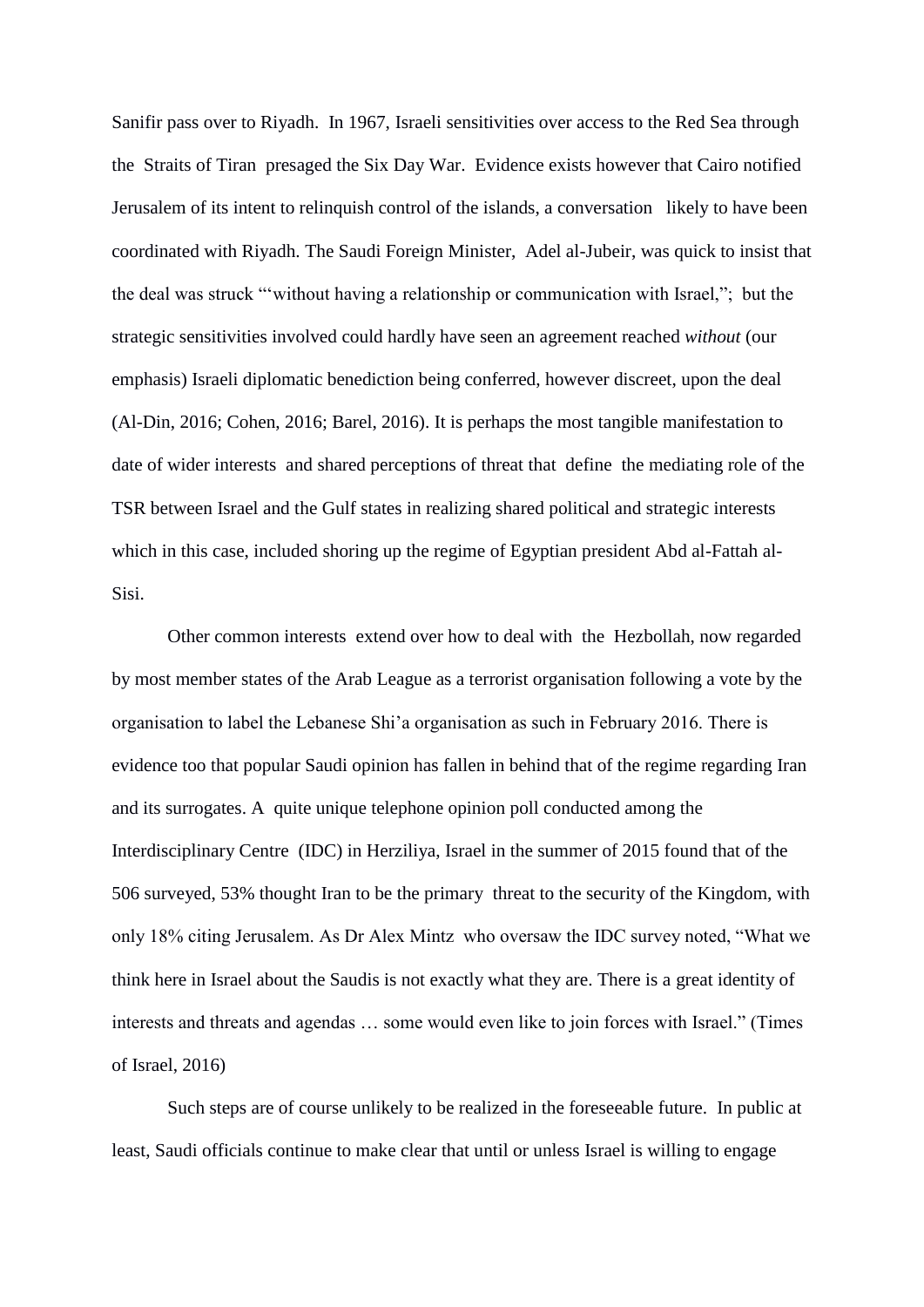seriously with the API and with it, tangible progress towards realizing Palestinian selfdetermination, overt ties with Jerusalem will hardly move beyond the symbolic handshakes at academic symposia (Ravid, 2016c). Netanyahu too remains hamstrung, politically as well as ideologically by a domestic constituency unwilling to accept substantive territorial concessions to the Palestinians; over Syria too, Israel and Saudi Arabia hold divergent views. (Inbari 2012) The shared animus towards Hizbollah apart , it is not at all clear that Israel wishes to see the removal of al-Asad (or at least his wider regime), a position at odds with the support given by Saudi Arabia to a plethora of armed Sunni groups.

It is a reality that is understood well by both Saudis and Israelis and accepted as such in the wider context of the shared antipathies towards Tehran but does not preclude, as part of the TSR, competition or divergent interests in other fields. Israel for example, voiced its objection to the sale by Washington, DC of advanced weapons systems to the Gulf states in the aftermath of the Iran nuclear deal, Jerusalem fearing that such sales threatened its qualitative military edge over its neighbors (Ravid, 2016d). For all concerned, the nascent character of the TSR between Israel and the Gulf states has been shaped by its lowest common denominator, the perceived threat from Tehran, while sidestepping perhaps the more intractable issue of Palestinian statehood (Maddy-Weitzmann, 2016). Other areas of cooperation and collaboration do of course exist, the MEDRC being the most notable example. Still, whether overtime the contours of a TSR can foster the confidence building measures that will be required to reach a formal diplomatic treaty satisfactory to all sides will, in truth, be the real test of its leverage beyond the immediate purchase of hard security. For now, all concerned remain the best of adversaries.

## *Conclusion*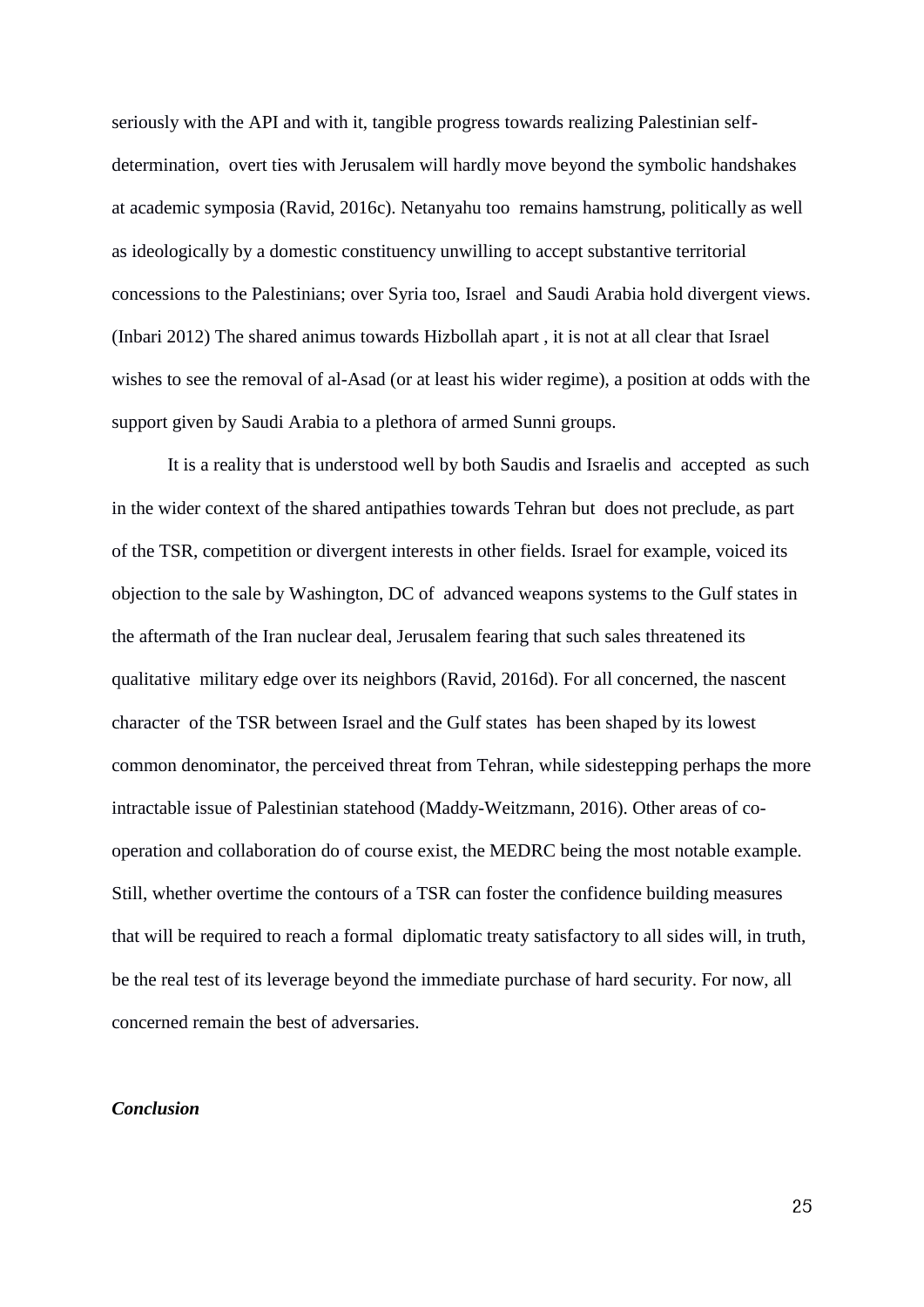The logic of the security dilemma would suggest that at the very least, a formal alliance between Israel and the Gulf states, conditioned by a shared view of Iranian regional intrigue would most likely emerge. That it has failed to do so speaks volumes for the continued hold that the divisive issue of Palestine continues to exercise over the collective Arab conscience as well as internal Israeli political discourse (Al-Faisal & Amidror, 2016). For now however Israeli policy makers believe that the loose institutional framework of the TSR has allowed the individual members to calibrate the level and intensity of ties with Jerusalem, an arrangement favored by Israel but with a recognition that Riyadh holds the whip hand. It may also reflect a continuity of Jerusalem's attitude toward peace in which it has demonstrated a continued preference for conducting bilateral negotiations. Still, improved relations and the benefits that may accrue from such ties remain contingent upon inter-Arab relations, internal GCC politics and progress being made in the Israeli-Palestinians negotiations (Levy & Eichner, 2016; Ravid, 2016e). When coupled with the widely held perception that Washington, DC's military and diplomatic leverage across the region is much diminished, a view unlikely to have been disabused by President Obama's reflections on the trajectory of United States foreign policy under his tenure, it is perhaps unsurprising that shared perceptions of threat have led to increased ties (and open dialogue) between erstwhile foes (Goldberg, 2016). Any attempt, however to force such relations into the limelight would undermine what has been achieved so far. Even so, there is a wide range of policy options between full diplomatic relations and a total lack of contact, and the actors involved can and indeed have taken full advantage of this. Israelis in particular remain keen to highlight the shared interests between Jerusalem and what Major General Herzi Halevy, the serving Head of Israeli military intelligence, has referred to as the "pragmatic Sunni countries" ("Israeli official praises Saudi King," 2016).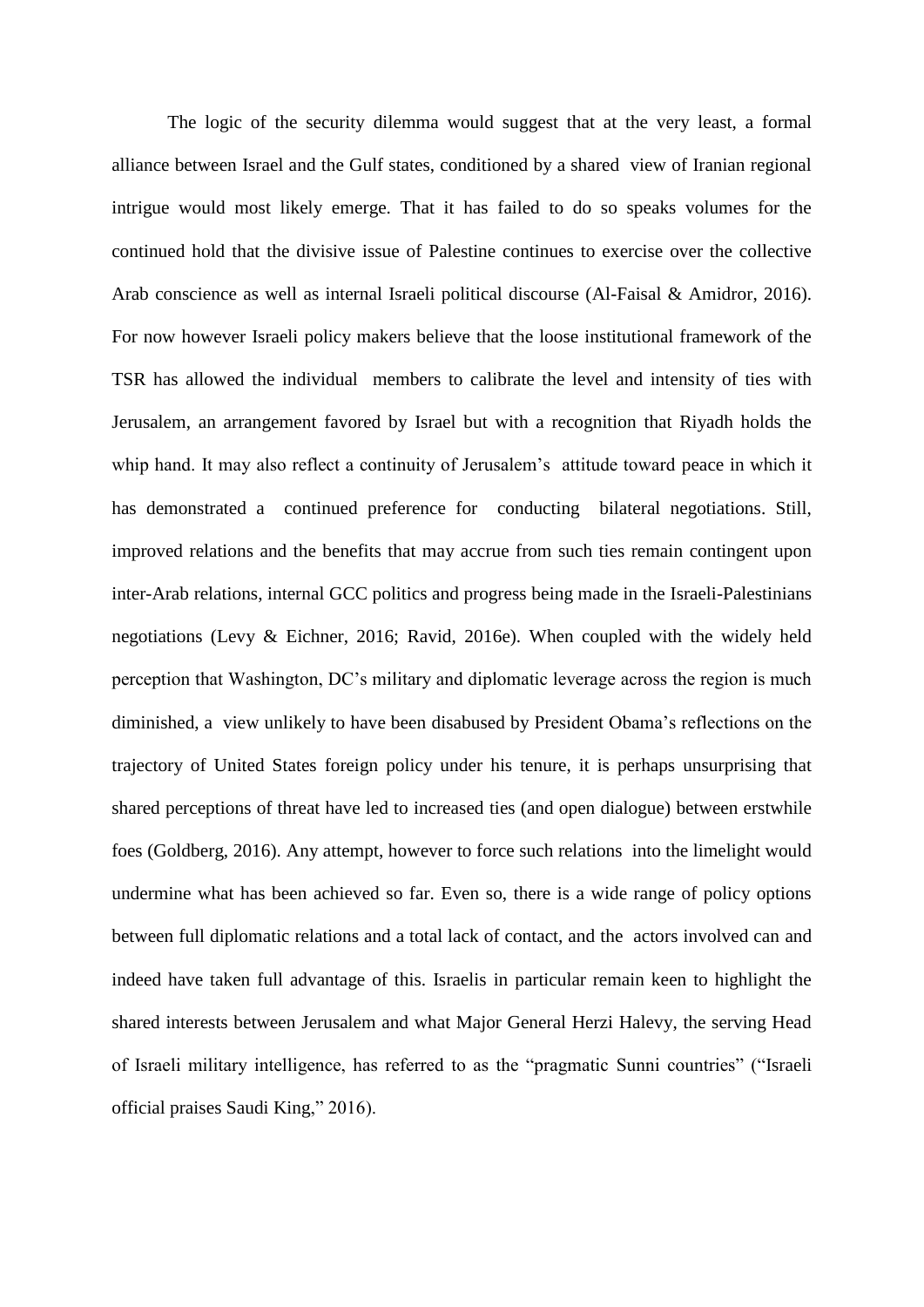Our six defining elements of the TSR that have emerged between Israel and the Gulf states span a range of activities but recognize ultimately that hard security determines the level of engagement. It recognizes too that internal constraints on all sides determine the type and intensity of external engagement, a conceptual observation that challenges a purely realist account of regional power politics devoid of ideational content: There is also a realization that amid the upheaval and fragmentation of much of the Middle East, state based interests still matter and the interests of Jerusalem and Riyadh in this instance perhaps matter the most. Geographical proximity has never been an issue and nor has the multilateral nature of ties between Israel and the Gulf states, precisely because Riyadh's dominance of Gulf security has largely filtered the level of engagement with Israel.

For now, the level and intensity of the ties established relate primarily to Iran; but if the view holds that Washington, DC's diplomatic and military footprint among erstwhile protagonists faced with a wider regional challenge has become increasingly feint, the TSR emerging between Israel and the Gulf states might well provide a template for understanding shifts in alliance patterns across the wider region. Such patterns of engagement are already discernible in Israel's ties with Russia as both parties seek to avoid misunderstandings over Lebanon and Syria while pursuing national security objectives clearly at variance (Barel, 2017). At a time when state sovereignty and legitimacy are increasingly framed by sectarian identities and religious affiliation, the very idea of the TSR or variants thereof will now likely define the modes and means of diplomatic exchange across the Middle East as the regions states continue to chase its most precious yet elusive of prizes: security itself.

#### **Reference List**

Al-Faisal, T., & Amidror, Y. (2016, May 5). A Conversation on Security and Peace in the Middle East. Washington, DC: Washington Institute for Near East Policy.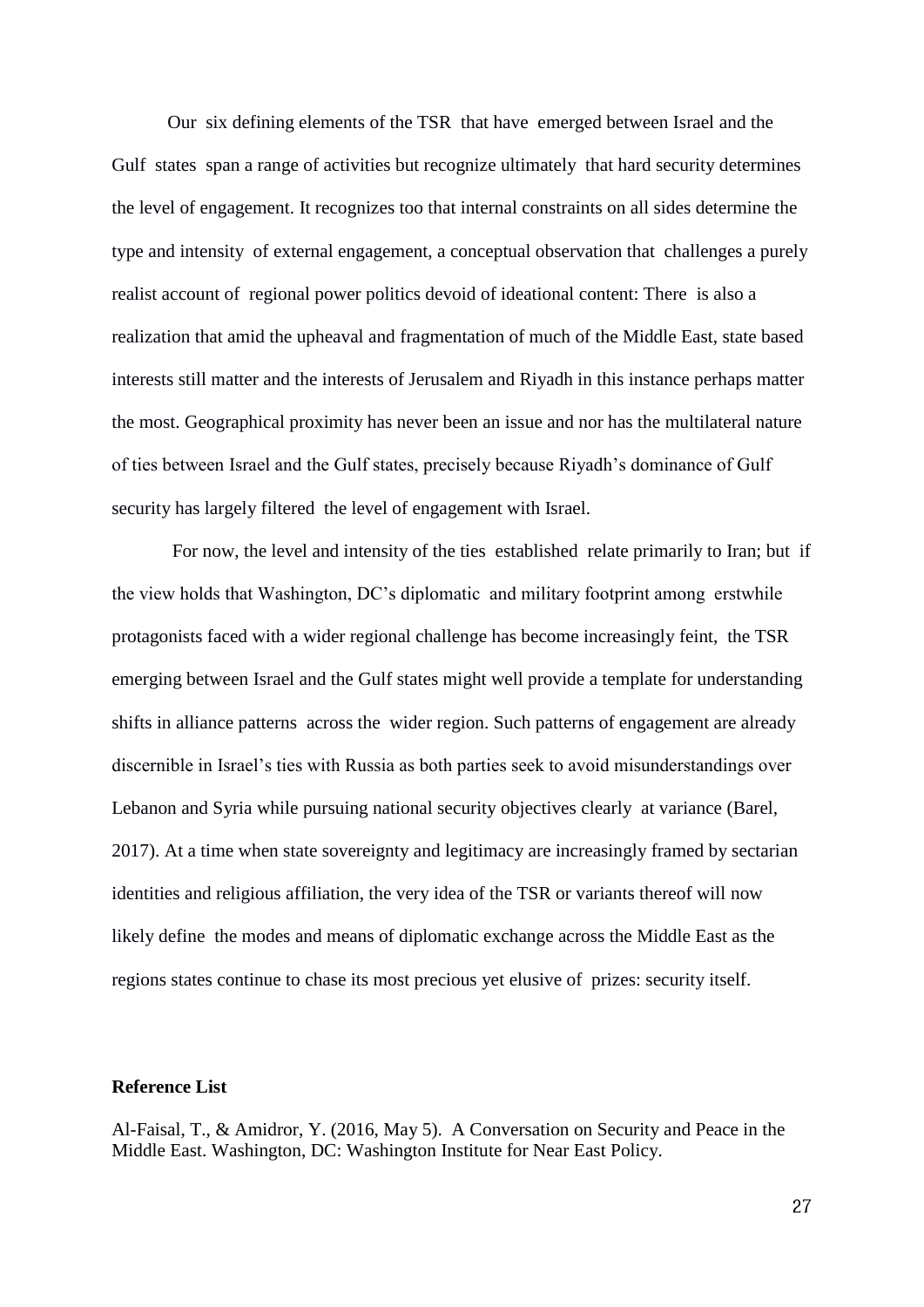Retrieved from [http://www.washingtoninstitute.org/policy-analysis/view/media-analysis-of](http://www.washingtoninstitute.org/policy-analysis/view/media-analysis-of-the-meeting-between-prince-turki-al-faisal-and-general-am)[the-meeting-between-prince-turki-al-faisal-and-general-am](http://www.washingtoninstitute.org/policy-analysis/view/media-analysis-of-the-meeting-between-prince-turki-al-faisal-and-general-am)

Alaa al-Din, M. (2016, April 12). No direct Saudi relationship with Israel over Red Sea islands says Saudi FM. *Al-Ahram*. Retrieved from [http://english.ahram.or.eg/NewsContent/1/64/199311/Egypt/Politics-/No-direct-Saudi](http://english.ahram.or.eg/NewsContent/1/64/199311/Egypt/Politics-/No-direct-Saudi-relationship-with-Israel-over-Red-.aspx)[relationship-with-Israel-over-Red-.aspx](http://english.ahram.or.eg/NewsContent/1/64/199311/Egypt/Politics-/No-direct-Saudi-relationship-with-Israel-over-Red-.aspx)

Alpher, Y. (2015). *Periphery: Israel's Search for Middle East Allies*. London: Roman & Littlefield.

Al-Saud, N. (2012). The Evolution of Saudi Security and Enforcement on Communication. *Joint Force Quarterly*, *65*, pp. 39-43. Retrieved from [www.ndupress.ndu.edu.portals/68/Documents/Jfq/jfq-65.pdf](http://www.ndupress.ndu.edu.portals/68/Documents/Jfq/jfq-65.pdf)

Barel, Z (2016, April 12). What Egypt's handover of the Red Sea Islands to Saudi Arabia means for Israel', *Ha'aretz*. p. 6.

Barel. Z (2017, January 20). Russia's octopus reaches beyond Syria. *Ha'aretz.* p. 5.

Ben-Yishai, R. (2015, December 17). Saudi Arabia's war of independence. *Yediot Aharanot Magazine*. Retrieved from [www.ynetnews.com/articles/0,7340,L-4740583,00.htm](http://www.ynetnews.com/articles/0,7340,L-4740583,00.htm)

Bergman, R. (2016, September 8). How Israeli spyware made it to the Arab world. *Yediot Aharanot.* Retrieved from [www.ynetnews.com/articles/0,7340,L-4851719,00.html](http://www.ynetnews.com/articles/0,7340,L-4851719,00.html)

Bergman, R., & Holger, Stark. (2015). We can in no way tolerate an Iran with nuclear weapons *Der Spiegel online*. Retrieved from [http://www.spiegel.de/international/world/israeli-defense-minister-moshe-yaalon-critizes](http://www.spiegel.de/international/world/israeli-defense-minister-moshe-yaalon-critizes-iran-deal-a-1047260-druck.html)[iran-deal-a-1047260-druck.html](http://www.spiegel.de/international/world/israeli-defense-minister-moshe-yaalon-critizes-iran-deal-a-1047260-druck.html)

Blandford, N. (2011). *Warriors of God: Inside Hezbollah's Thirty Year Struggle Against Israel.* New York: Random House.

Burson-Martseller, A. (2016, April 13). Inside the hearts and minds of Arab youth*. Arab Youth Survey*. Retrieved from [http://www.arabyouthsurvey.com/uploads/whitepaper/2016-](http://www.arabyouthsurvey.com/uploads/whitepaper/2016-AYS-White-Paper-EN_12042016100316.pdf) [AYS-White-Paper-EN\\_12042016100316.pdf](http://www.arabyouthsurvey.com/uploads/whitepaper/2016-AYS-White-Paper-EN_12042016100316.pdf)

Car with Saudi license plates spotted in Jaffa. (2015, 27 July). *Ha'aretz*, p. 1.

Cohen, G. (2016, April 12). Israel: Saudi Arabia gave written assurances over freedom of passage in Tiran Straits. *Ha'aretz*. p. 4

Eiran, E. (2015). Israel's Response to the JCPOA. In P. Mohseni (Ed.), *Tipping the Balance? Implications if the Iran Nuclear Deal on Israeli Security* (pp. 61-64) Cambridge, MA: Harvard Kennedy School/Belfer Center for Science and International Affairs

Friedman, Y. (2015a, March 9). The enemy of my enemy is still my enemy. *Yediot Aharanot*. Retrieved at [www.ynetnews.com/articles/0,7340,L-4634905,00.html](http://www.ynetnews.com/articles/0,7340,L-4634905,00.html)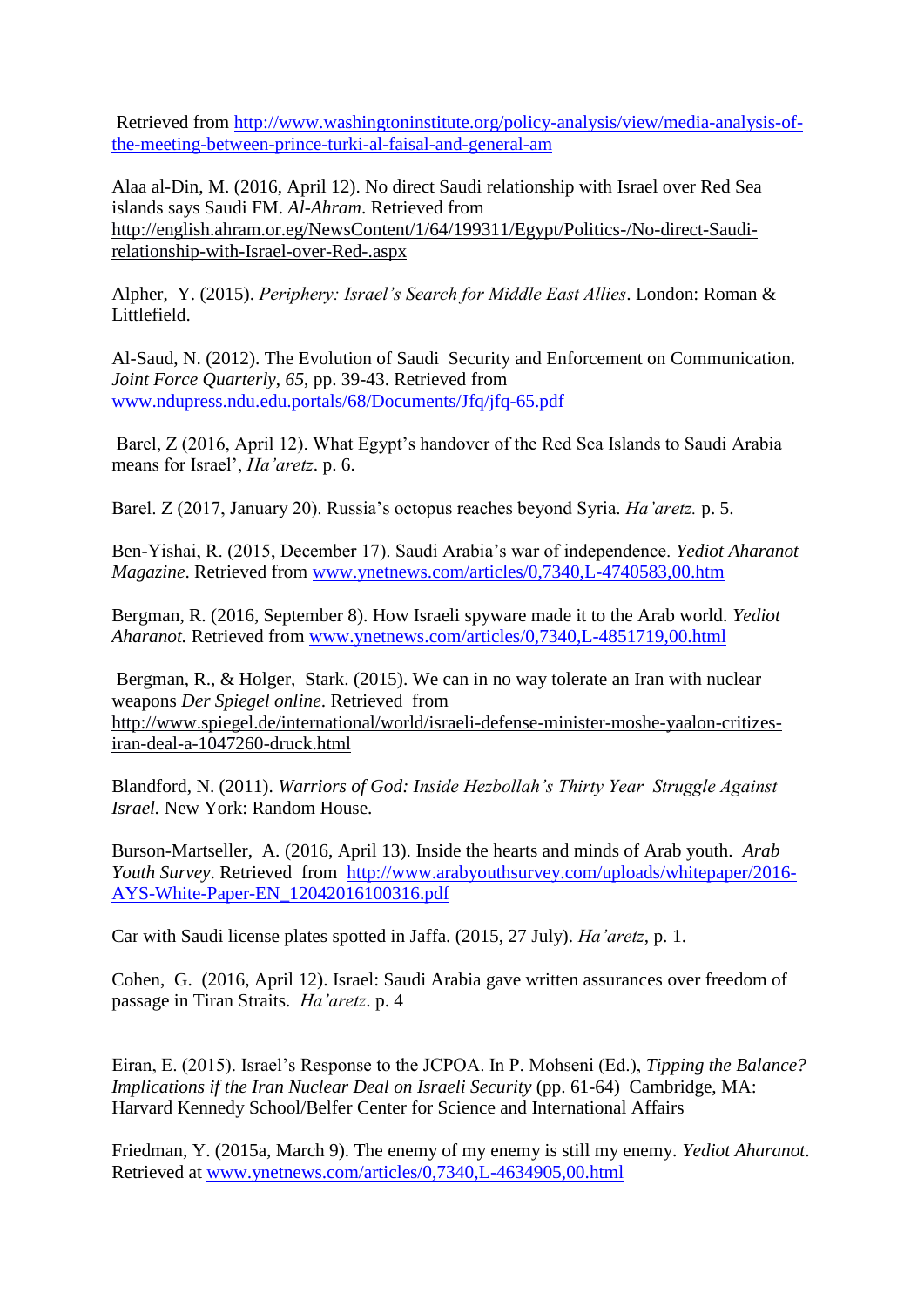Friedman, Y (2016b, October 18). Yemen's Hezbollah: The Saudi-Israeli problem. *Yediot Aharanot*. Retrieved at [www.ynetnews.com/articles/0,7340,L-4867379,00.html](http://www.ynetnews.com/articles/0,7340,L-4867379,00.html)

Gal, Y. (2012). Israeli trade with Middle East markets in 2011. Healthy growth despite adverse political environment. *Iqtisadi – Middle East Economy 2*(1). Tel Aviv: Moshe Dayan Centre for Middle Eastern and African Studies, Tel Aviv University. Retrieved from <http://dayan.org/journal/iqtisadi-middle-east-economy>

Goldberg, J. (2016, April). The Obama Doctrine. *The Atlantic*. Retrieved from <http://www.theatlantic.com/magazine/archive/2016/04/the-obama-doctrine/471525/>

Gross Stein, J. (1985). Detection and Defection: Security Regimes and the Management of International Conflict. *International Journal*, *40*, pp.604-618. doi: [10.1177/002070208504000403](https://doi.org/10.1177/002070208504000403)

Guzansky, Y. (2015). *The Arab Gulf States and Reform in the Middle East*. Basingstoke: Palgrave Macmillan.

Goren, N. (2015, December 22). When Bahrain once welcomed Israelis. *Ha'aretz*, p. 10.

Hamad al-Khalifa, S. (2009, July 16). Arabs need to talk to the Israelis. *The Washington Post*, p. 12.

Harel, A., & Issacharoff, A. (2008). *34 Days: Israel, Hezbollah, and the War in Lebanon*. New York: Palgrave Macmillan.

Hasenclever, A., Mayer, P., & Rittberger, V. (1997). *Theories of International Regimes*. Cambridge: Cambridge University Press.

In a very rare public meet, Israeli, Saudi officials name Iran as common foe. (2015, June 5) *The Times of Israel*.

Inbar, E., & Sandler, S. (1995). The changing Israeli strategic equation: Toward a Security Regime. *Review of International Studies*, *21*, 41-59. doi: [10.1017/S0260210500117516](https://doi.org/10.1017/S0260210500117516)

Inbari, M.(2012). *Messianic Religious Zionism confronts Israeli Territorial Compromises.*  Cambridge: Cambridge University Press.

Israel and the Arab world: The enemy of my enemies. (2016, July 23). *The Economist*, pp. 27-38.

Israeli official praises Saudi King for stance on Iran.(2016, June 16). *Yediot Aharanot*, p. 2.

Jervis, R. (1985). From Balance to Concert: A Study of Concert of International Security Cooperation. In K. Oye (Ed.), *Co-operation under Anarchy: Hypotheses and Strategies* (pp. 58- 79). Princeton, NJ: Princeton University Press.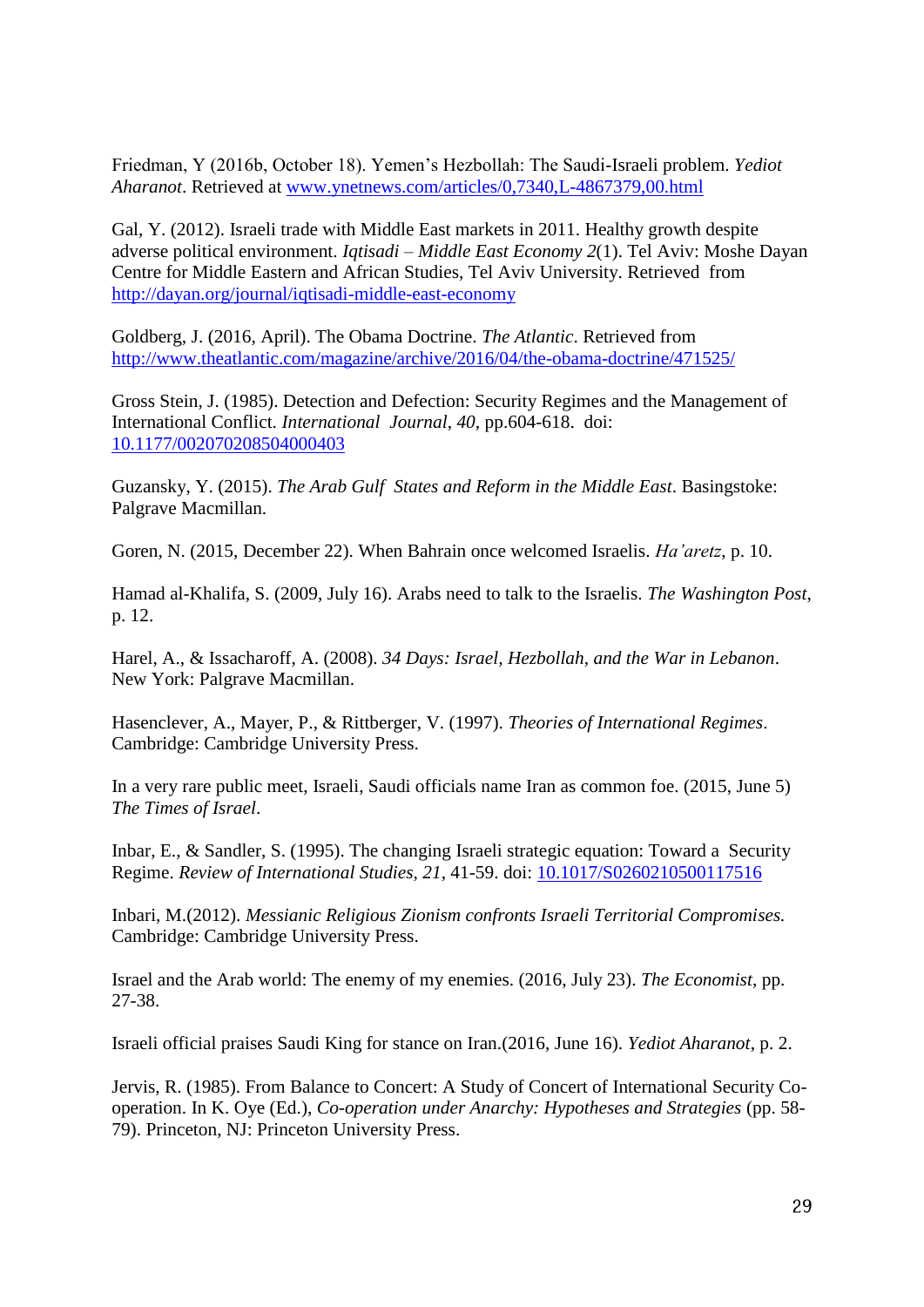Jones, C. (2016) Israel's Security Nexus as Strategic Restraint: the Case of Iran 2009-2013. *Journal of Strategic Studies* Advance online publication. doi: [10.1080/01402390.2015.1104668](http://dx.doi.org/10.1080/01402390.2015.1104668)

Joshi. S (2016, August 29). Why Israel and the Arab nations are slowly drawing together. *The Daily Telegraph*, p. 12.

Kas, R. (2015, December 28). Foreign Ministry director confirms: Israel foiled transfer of arms to Hezbollah. *Yediot Aharanot*. Retrieved from [www.ynetnews.com/articles/0,7340,L4745390,00.html](http://www.ynetnews.com/articles/0,7340,L4745390,00.html)

Krasner, S. (Ed.). (1983). *International Regimes*. Ithaca, NY: Cornell University Press.

Klieman, A. (1995). The Israel-Jordan Tacit Security Regime. In E. Inbar (Ed.), *Regional Security Regimes: Israel and its Neighbours* (pp.127-150). New York: State University of New York Press.

Kostiner, J. (2005). Coping with Regional Challenges: A case study of Crown Prince Abdullah's Peace Initiative. In P. Aarts & G. Nonneman (Eds). *Saudi Arabia in the Balance*  (pp.352-371). London: Hurst.

Kostiner, J. (2009). Saudi Arabia and the Arab-Israeli peace process: The Fluctuation of Regional Co-ordination. *British Journal of Middle East Studies*, *36*, 417-429. doi: [10.1080/13530190903338946](http://dx.doi.org/10.1080/13530190903338946)

Levy, E., & Eichner, I. (2016, June 4). Saudi calls on Israel to accept 2002 Arab peace initiative. *Yediot Aharanot*. p. 2.

Luce, E. (2014, March 14). Lunch with the FT: Prince Turki al-Faisal. *The Financial Times*, p. 3.

Maddy-Weitzman, B. (2016, June 27). How far can they go? The gaps between Israel and the Sunni Arab states remain huge but common interests could produce a positive dynamic. *The Jerusalem Report*, p. 14.

Melman, Y. (2011, April 8). Ha'aretz Wikileaks exclusive: Bahrain king boasted of intelligence ties with Israel. Retrieved from [http://www.haaretz.com/haaretz-wikileaks](http://www.haaretz.com/haaretz-wikileaks-exclusive-bahrain-king-boasted-of-intelligence-ties-with-israel-1.354728)[exclusive-bahrain-king-boasted-of-intelligence-ties-with-israel-1.354728](http://www.haaretz.com/haaretz-wikileaks-exclusive-bahrain-king-boasted-of-intelligence-ties-with-israel-1.354728)

Netanyahu's Congress speech draws praise in Saudi Arabia, derision in the West. (2015, March 4). *Ha'aretz,* p. 1.

Oren, A. (2012, April 15). For Saudi Arabia, Israel is turning from foe to friend. *Ha'aretz*, p. 4.

Podeh, P. (2015). *Chances for Peace: Missed Opportunities in the Arab-Israeli Conflict*. Austin, TX: University of Texas Press.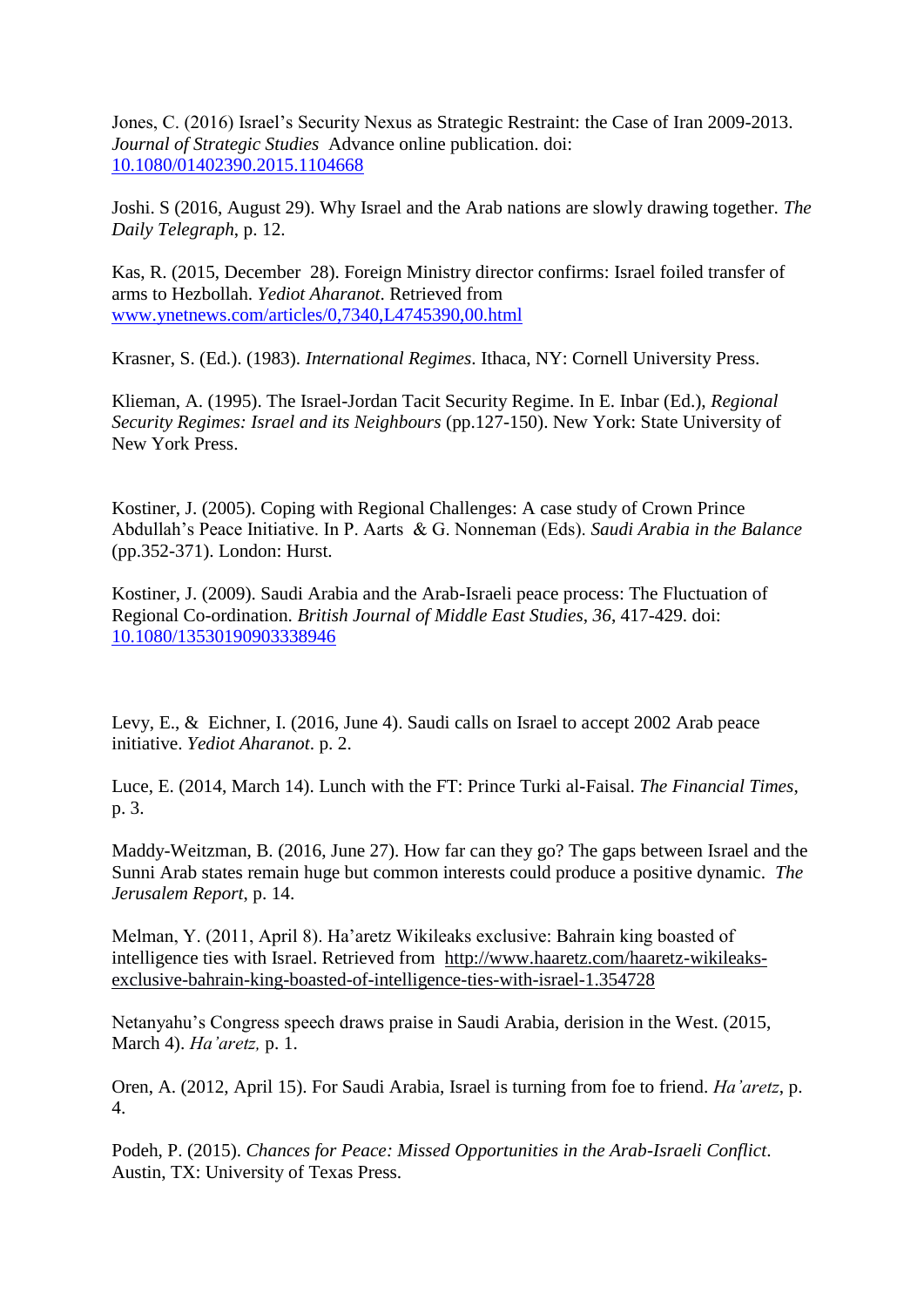Rabi, U. (2009). Qatar's relations with Israel: Challenging Arab and Gulf norms. *Middle East Journal*, *63*, 443-459. doi: 10.3751/63.3.15

Ravid, B. (2016a, June 3). Saudi foreign minister rejects Netanyahu's demand to 'update' Arab Peace Initiative. *Ha'aretz*, p.2.

Ravid, B. (2009b, November 24). Top Israeli Diplomat holds Secret talks in Oman. *Ha'aretz*, p.1.

Ravid, B. (2016c, June 3). Saudi foreign minister rejects Netanyahu's demand to 'update' Arab Peace Initiative. *Ha'aretz*. p.2.

Ravid, B. (2015d, August 3). Israel objected to arms sale to Gulf states following Iran deal, senior U.S. official says. *Ha'aretz*. p.1

Ravid, B. (2016e, February 14). Ya'alon: Israelis secretly meeting with officials from Gulf states. *Ha'aretz*, p.3.

Raviv, D., & Melman, Y. (2012). *Spies Against Armageddon*. New York: Levant Books.

Reed, J. (2015, July 11-12). Unit 8200: Israel's Cyber Spy Agency. *The Financial Times Magazine*. Retrieved from [https://www.ft.com/content/69f150da-25b8-11e5-bd83-](https://www.ft.com/content/69f150da-25b8-11e5-bd83-71cb60e8f08c) [71cb60e8f08c](https://www.ft.com/content/69f150da-25b8-11e5-bd83-71cb60e8f08c)

Riedel, B. (2015, November 28). Saudi Grand Mufti calls ISIS "part of the Israeli army". *Merkaz – Middle East Politics & Policy, The Brookings Institution*. Retrieved from <http://www.brookings/edu/blogs/markaz/posts/2015/12/28-saudi-mufti-isis-israel-riedel>

Rosman-Stollman, E. (2004). Balancing Acts: The Gulf States and Israel. *Middle Eastern Studies, 40*(4), 185-208. doi: [10.1080/0026320042000240401](http://dx.doi.org/10.1080/0026320042000240401)

Saudi Arabia denies Lieberman's claim of secret diplomacy. (2014, April 15). *Ha'aretz*, p.4.

Shezaf, H., & Donaghy. (2016, January 19). Israel eyes improved ties with Gulf States after "foothold" gained in UAE. *Middle East Eye*. Retrieved at [http://www.middleeasteye.net/news/israel-eyes-improved-gulf-states-relationship-ties](http://www.middleeasteye.net/news/israel-eyes-improved-gulf-states-relationship-ties-flourish-uae-895004700)[flourish-uae-895004700](http://www.middleeasteye.net/news/israel-eyes-improved-gulf-states-relationship-ties-flourish-uae-895004700)

Simon, S., & Stevenson, J. (2015). The End of *Pax Americana*: Why Washington's Middle East pullback makes sense, *Foreign Affairs, 94*(6)*,* 2-10*.* Retrieved from <https://www.foreignaffairs.com/articles/middle-east/end-pax-americana>

Teitelbaum, J. (2009). The Arab Peace Initiative: A Primer and Future Prospects. Jerusalem: Jerusalem Centre for Public Affairs. Retrieved from [http://jcpa.org/article/the-arab-peace](http://jcpa.org/article/the-arab-peace-initiative-a-primer-and-future-prospects/)[initiative-a-primer-and-future-prospects/](http://jcpa.org/article/the-arab-peace-initiative-a-primer-and-future-prospects/)

The Shia Crescendo: Shia militias are proliferating across the Middle East. (2015, March 28). *The Economist*.